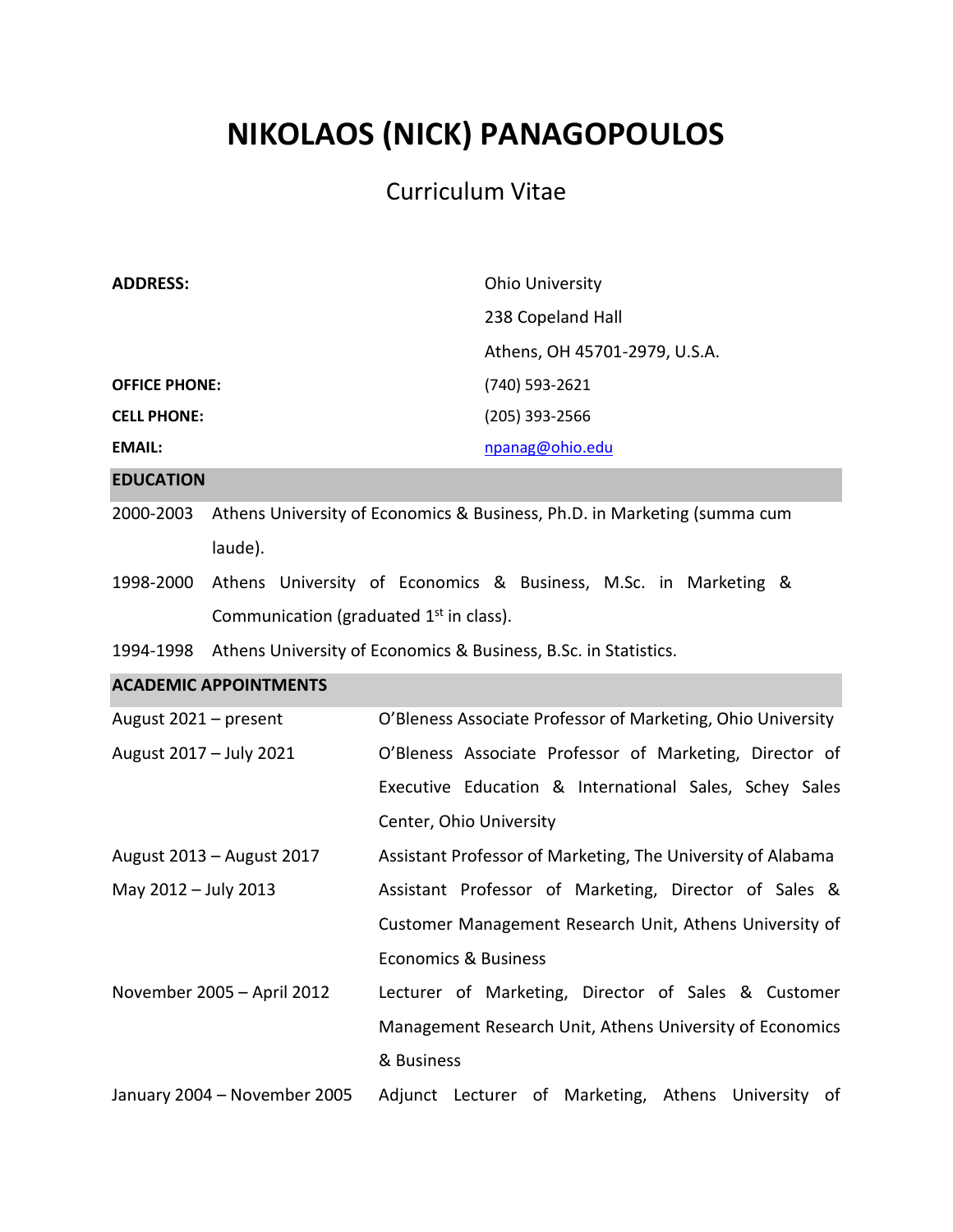#### Economics & Business

| May 2000 - May 2003                  | Graduate/Teaching | Assistant,                                   | Athens | University | of |  |  |  |
|--------------------------------------|-------------------|----------------------------------------------|--------|------------|----|--|--|--|
| <b>Economics &amp; Business</b>      |                   |                                              |        |            |    |  |  |  |
| <b>VISITING PROFESSOR POSITIONS</b>  |                   |                                              |        |            |    |  |  |  |
| August 2021                          |                   | University of York (U.K.)                    |        |            |    |  |  |  |
| August 2021                          |                   | Amity University (India)                     |        |            |    |  |  |  |
| December 2016 - December 2018        |                   | Vlerick Business School (Belgium)            |        |            |    |  |  |  |
| June 2016                            |                   | Justus-Liebig University (Germany)           |        |            |    |  |  |  |
| June 2015 – present                  |                   | ALBA Graduate Business School (Greece)       |        |            |    |  |  |  |
| <b>March 2012</b>                    |                   | Helsinki School of Economics (Finland)       |        |            |    |  |  |  |
| March 2012 - April 2013              |                   | University of Eastern Finland (Finland)      |        |            |    |  |  |  |
| February 2010                        |                   | Northern Illinois University (USA)           |        |            |    |  |  |  |
| <b>OTHER PROFESSIONAL EXPERIENCE</b> |                   |                                              |        |            |    |  |  |  |
| May $2000 - present$                 |                   | Marketing Consultant (please see section     |        |            |    |  |  |  |
|                                      |                   | Consulting & Executive Education Experience) |        |            |    |  |  |  |
| May 2003 - May 2004                  |                   | Private, Greek Army Ordnance Corps           |        |            |    |  |  |  |

# **REFEREED JOURNAL ARTICLES**

- 1. Kitanaka, H, P. Kwiatek, and N.G. Panagopoulos (2021), "Introducing a New, Machine Learning Process, and Online Tools for Conducting Sales Literature Reviews: An Application to the Forty Years of JPSSM", *Journal of Personal Selling & Sales Management*. [Accepted for publication on 05/25/2021].
- 2. Vlachos, P.A., P. Avramidis, and N.G. Panagopoulos (2020), "How to Optimize Your Company's Approach to Data Privacy", *Harvard Business Review*, August 26 2020, [https://hbr.org/2020/08/how-to-optimize-your-companys-approach-to-data-privacy.](https://hbr.org/2020/08/how-to-optimize-your-companys-approach-to-data-privacy) [Accepted for publication on 08/01/2020].
- 3. Mullins, R. R., B. Menguc, and N.G. Panagopoulos (2020), "Antecedents and Performance Outcomes of Value-Based Selling in Sales Teams: A Multilevel, Systems Theory of Motivation Perspective", *Journal of the Academy of Marketing Science*, 48(6), 1053–1074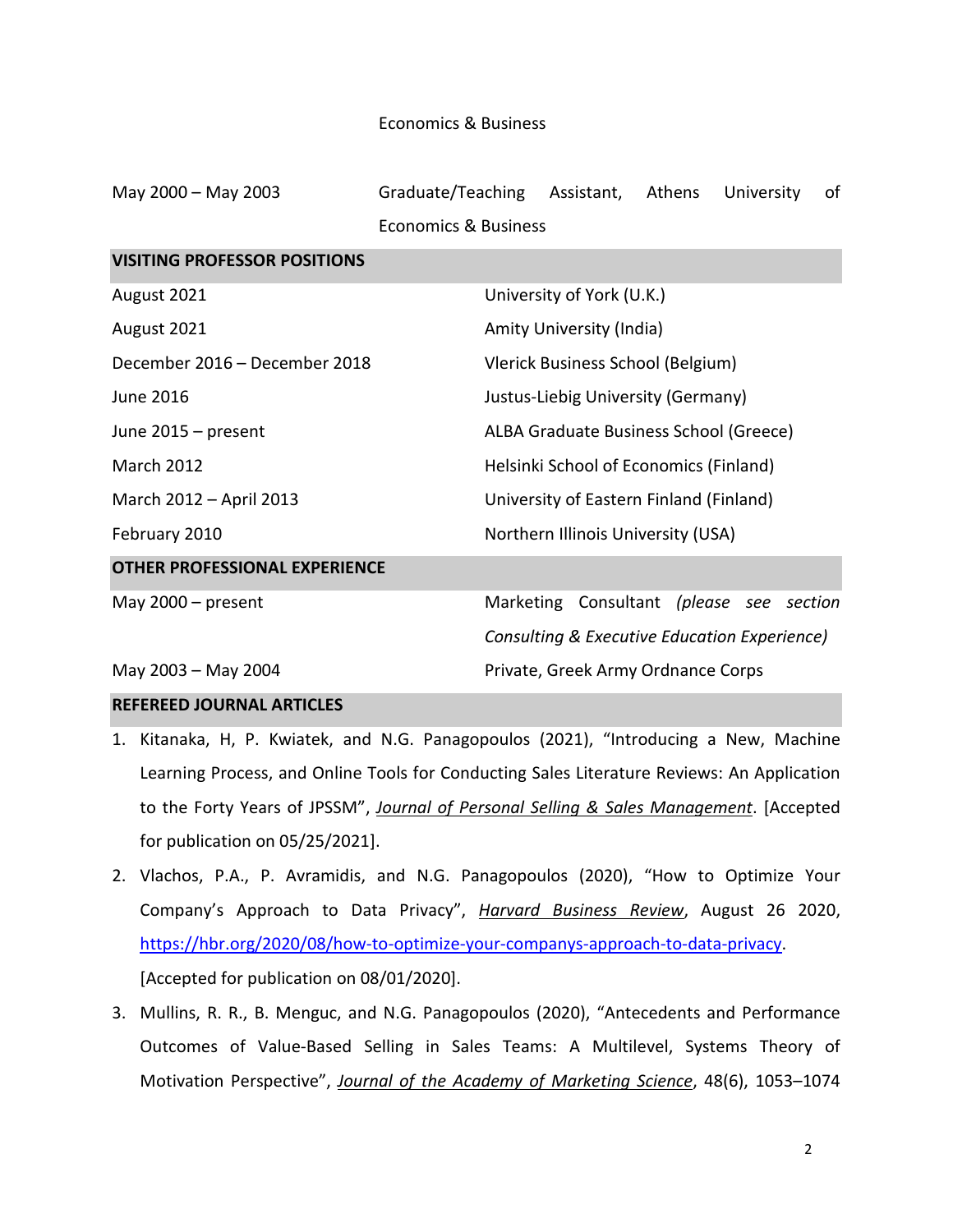[Lead Article]. [Accepted for publication on 10/04/2019].

- 4. Panagopoulos, N.G., A. Rapp, and M. Pimentel (2020), "Firm Actions to Develop an Ambidextrous Sales Force", *Journal of Service Research*, 23(1), 87-104*.* [Accepted for publication on 09/23/2019].
- 5. Mullins, R. R. and N.G. Panagopoulos (2019), "Understanding the Theory and Practice of Team Selling: An Introduction to the Special Section and Recommendations on Advancing Sales Team Research", *Industrial Marketing Management*, 77(February), 1-3. [Accepted for publication on 03/07/2018].
- 6. Panagopoulos, N.G., R. Mullins, and P. Avramidis (2018), "Sales Force Downsizing and Firm-Idiosyncratic Risk: The Contingent Role of Investors' Screening and Firm's Signaling Processes", *Journal of Marketing*, 82(6), 71-88. [Accepted for publication on 07/09/2018].
- 7. Panagopoulos, N.G., B. Hochstein, T.L. Baker, and M.A. Pimentel (2018), "Boosting Sales Force Morale in Highly Dynamic, Complex Markets: The Role of Job Resources", *Industrial Marketing Management,* 74 (October), 237-253. [Accepted for publication on 06/01/2018]. (Paper received the 2018 BEST PAPER AWARD, NATIONAL CONFERENCE IN SALES MANAGEMENT).
- 8. Panagopoulos, N.G., A.A. Rapp, and J.L. Ogilvie (2017), "Salesperson Solution Involvement and Sales Performance: The Contingent Role of Supplier Firm and Customer-Supplier Relationship Characteristics", *Journal of Marketing,* 81(July), 144-164. [Accepted for publication on 03/06/2017]. (Paper received the 2018 EXCELLENCE IN RESEARCH AWARD, AMERICAN MARKETING ASSOCIATION, SALES SIG).
- 9. Vlachos, P. A., N. G. Panagopoulos, Bachrach, D. G., and F. Morgeson (2017), "The Effects of Managerial and Employee Attributions for Corporate Social Responsibility Initiatives", *Journal of Organizational Behavior*, 38 (7), 1111-1129. [Accepted for publication on 02/03/2017]. (Paper has been listed by Gond and Moser 2019 in Human Relations as one of the most influential articles in CSR).
- 10. Gabler, C.B., N.G. Panagopoulos, P.A. Vlachos, and A. Rapp (2017), "Developing an Environmentally Sustainable Business Plan: An International B2B Case Study", *Corporate Social Responsibility and Environmental Management*, 24 (4), 261-272. [Accepted for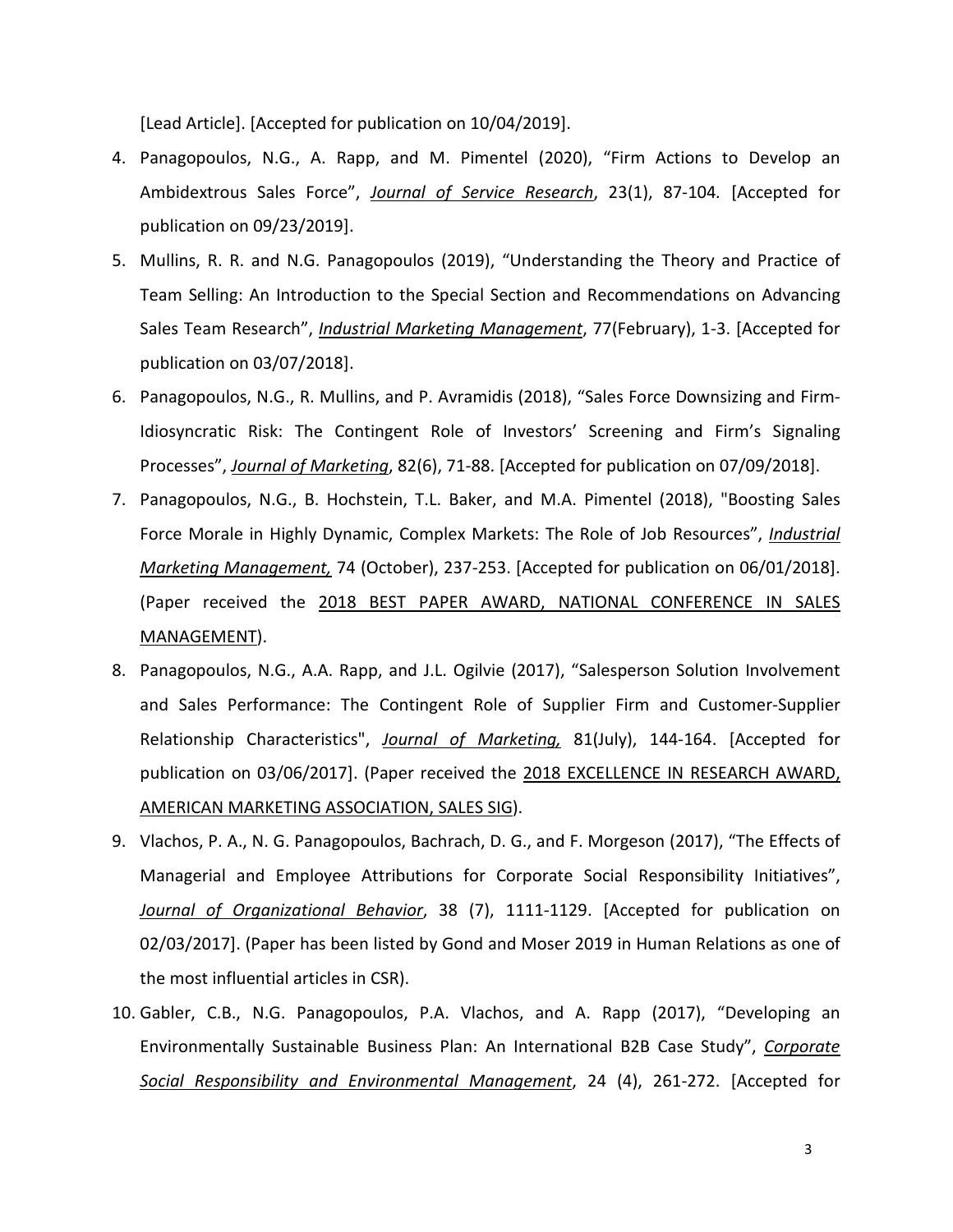publication on 09/05/2016].

- 11. Panagopoulos, N.G., A. Rapp, and P. Vlachos (2016), "I Think They Think We Are Good Citizens: Meta-Perceptions as Antecedents of Employees' Reactions to Corporate Social Responsibility", *Journal of Business Research*, 69, 2781-2790. [Accepted for publication on 11/21/2015].
- 12. Hunter, G. and N.G. Panagopoulos (2015), "Commitment to Technological Change, Sales Force Intelligence Norms, and Salesperson Key Outcomes," *Industrial Marketing Management*, 50 (October), 162-179. [Accepted for publication on 03/16/2015].
- 13. Panagopoulos, N.G., Johnson, K., and D. Mothersbaugh (2015), "Does Choice of Sales Control Conceptualization Matter? A Comparison of Existing Conceptualizations and Directions for Future Research", *Journal of Personal Selling & Sales Management,* 35 (3), 221-246 [Accepted for publication on 02/05/2015]. (Paper received the 2015 JAMES M. COMER AWARD FOR BEST CONTRIBUTION TO SELLING AND SALES MANAGEMENT THEORY, JOURNAL OF PERSONAL SELLING & SALES MANAGEMENT).
- 14. Panagopoulos, N.G., and J. Ogilvie (2015), "Can Salespeople Lead Themselves? Thought Self-Leadership Strategies and their Influence on Sales Performance", *Industrial Marketing Management*, 47 (May), 190-203. [Accepted for publication on 10/18/2014].
- 15. Vlachos, P.A, N.G. Panagopoulos, and A. Rapp (2014), "Employee Judgments of and Behaviors towards Corporate Social Responsibility: A Multi-study Investigation of Direct, Cascading, and Moderating Effects", *Journal of Organizational Behavior,* 35 (7), 990-1017. [Accepted for publication on 05/29/2014]. (Paper has been listed by Gond and Moser 2019 in Human Relations as one of the most influential articles in CSR).
- 16. Vlachos, P. N.G. Panagopoulos, A. Theotokis, R. Singh, and R. Singh (2014), "When Do Corporate Social Responsibility Initiatives Impact on Customer-Facing Employees? Evidence from India and the Netherlands", *International Journal of Human Resource Management*, 25(22), 3086-3112. [Accepted for publication on 04/11/2014].
- 17. Rapp, A., D. Bachrach, N.G. Panagopoulos, and J. Ogilvie (2014), "Salespeople as Knowledge Brokers: A Review and Critique of the Challenger Sales Model", *Journal of Personal Selling & Sales Management*, 34 (4), 245-259. [Accepted for publication on 03/21/2014]. (Paper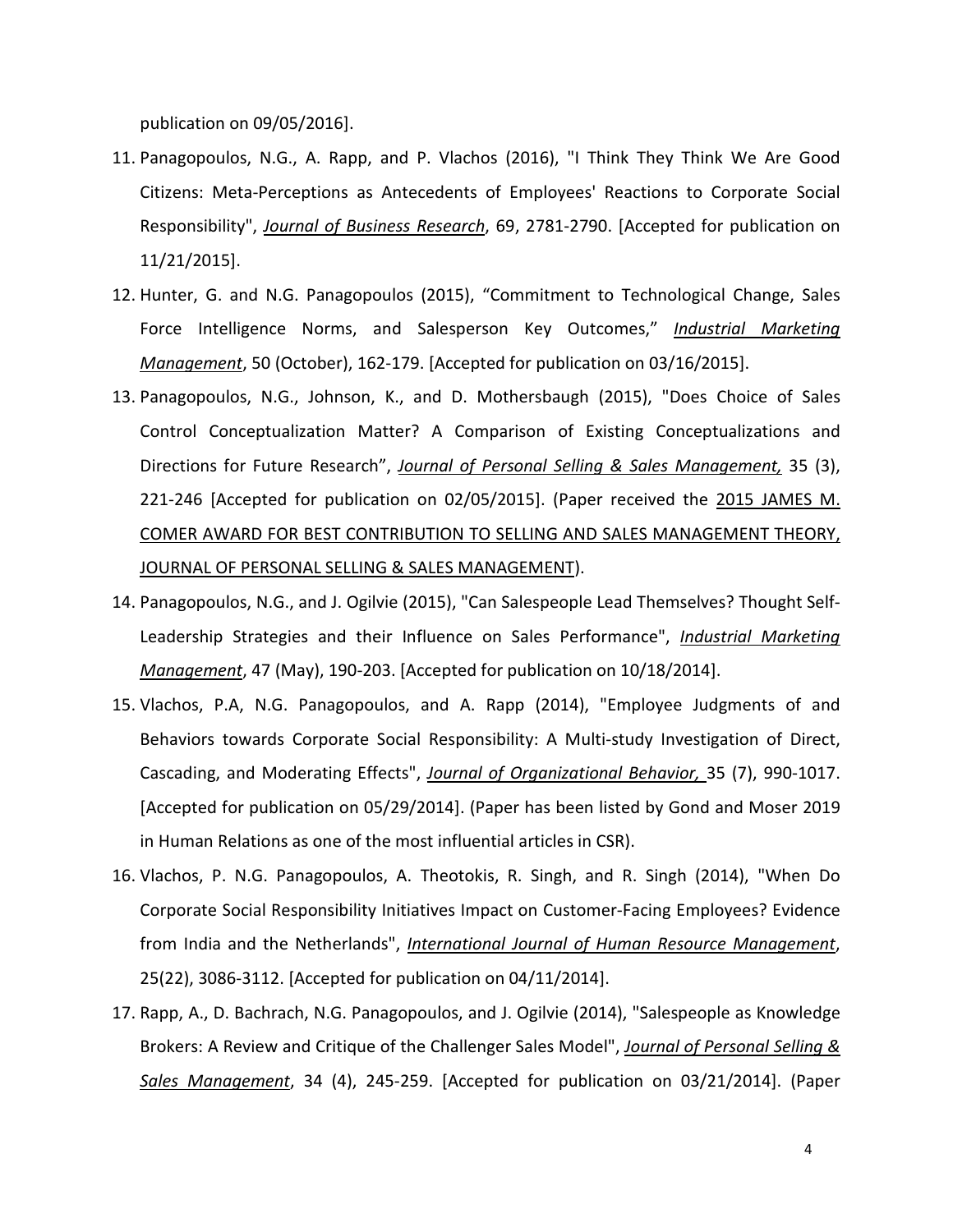received the 2014 MARVIN JOLSON AWARD FOR BEST CONTRIBUTION TO SELLING AND SALES MANAGEMENT PRACTICE, JOURNAL OF PERSONAL SELLING & SALES MANAGEMENT; Paper has been the MOST DOWNLOADED ARTICLE IN JPSSM 2015-PRESENT; Paper has been among the MOST DOWNLOADED ARTICLES PUBLISHED IN ROUTLEDGE SOCIAL SCIENCES JOURNALS in 2014)

- 18. Guenzi, P., A. Baldauf, and N.G. Panagopoulos (2014), "The Influence of Formal and Informal Sales Controls on Customer-directed Selling Behaviors and Sales Unit Effectiveness", *Industrial Marketing Management* 43 (5), 786-800. [Accepted for publication on 10/03/2014].
- 19. Vlachos, P., N.G., Panagopoulos, and A. Rapp (2013), "Feeling Good by Doing Good: Employee CSR-induced Attributions, Job Satisfaction, and the Role of Charismatic Leadership", *Journal of Business Ethics*, 118, 577-588. [Accepted for publication on 12/03/2012]. (Paper has been listed by Gond and Moser 2019 in Human Relations as one of the most influential articles in CSR).
- 20. Vlachos, P., O. Epitropaki, N.G. Panagopoulos, and A. Rapp, (2013), "Causal Attributions and Employee Reactions to Corporate Social Responsibility", *Industrial and Organizational Psychology: Perspectives on Science and Practice*, 6(4), 334-337. [Accepted for publication on November 2013].
- 21. Vlachos, P., A. Krepapa, N.G. Panagopoulos, and A. Tsamakos (2013), "Curvilinear Effects of Corporate Social Responsibility and Benevolence on Loyalty", *Corporate Reputation Review*, 16(4), 248-262.
- 22. Andzulis, J., N. G. Panagopoulos, and A. Rapp (2012), "A Review of Social Media and Implications on the Sales Process", *Journal of Personal Selling & Sales Management*, 32(3), 305-317. (Paper has been the 2<sup>nd</sup> MOST DOWNLOADED ARTICLE IN JPSSM 2015-PRESENT).
- 23. Rapp, A and N.G. Panagopoulos (2012), "Perspectives on Personal Selling and Social Media: Introduction to the Special Issue", *Journal of Personal Selling & Sales Management*, 32(3), 301-304.
- 24. Blocker, C.P, J.P. Cannon, N.G. Panagopoulos, and J.K. Sager (2012), "The Role of the Sales Force in Value Creation and Appropriation: New Directions for Research", *Journal of*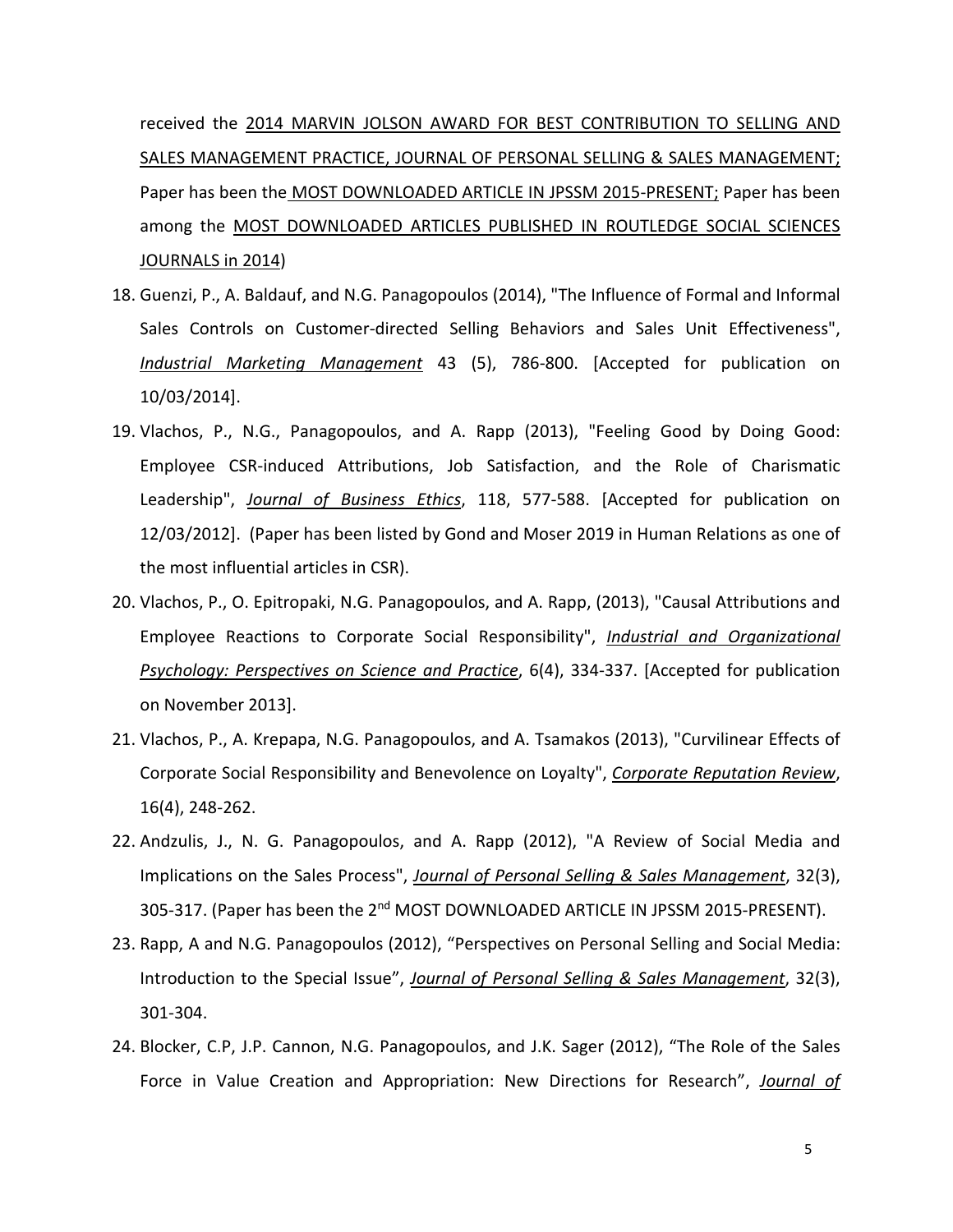*Personal Selling & Sales Management*, 32 (1), 15-28. (Paper has been SHORTLISTED FOR JOURNAL OF PERSONAL SELLING & SALES MANAGEMENT'S 2012 JAMES M. COMER AWARD FOR BEST CONTRIBUTION TO SELLING AND SALES MANAGEMENT THEORY).

- 25. Panagopoulos, N.G., Lee, N., Pullins, B.E., Avlonitis, G.J., Brassier, P., Guenzi, P., Humenberger, A., Kwiatek, P., Loe, T.W., Oksanen-Ylikoski, E., Peterson, R.M., Rogers, B., and Weilbaker, D.C. (2011), "Internationalizing Sales Research: Current Status, Opportunities and Challenges", *Journal of Personal Selling & Sales Management,* 31 (3), 219-242.
- 26. Panagopoulos, N.G. and G.J. Avlonitis (2010), "Performance Implications of Sales Strategy: The Moderating Effects of Leadership and Environment", *International Journal of Research in Marketing*, 27 (1), 46-57. (Paper has been LISTED IN SSRN'S ALL TIME TOP TEN DOWNLOAD LIST FOR THE CATEGORY OF BUSINESS-TO-BUSINESS MARKETING).
- 27. Onyemah, V., D. Rouziès, and N.G. Panagopoulos (2010), "How HRM Control Affects Boundary-Spanning Employees' Behavioural Strategies and Satisfaction: The Moderating Impact of Cultural Performance Orientation", *International Journal of Human Resource Management*, 21 (11), 1948-1972.
- 28. Vlachos, P.A., A. Theotokis, and N.G. Panagopoulos (2010), "Sales Force Reactions to Corporate Social Responsibility: Attributions, Outcomes, and the Mediating Role of Organizational Trust", *Industrial Marketing Management*, 39 (7), 1207-1218. (Paper has been listed by Gond and Moser 2019 in Human Relations as one of the most influential articles in CSR).
- 29. Avlonitis, G.J. and N.G. Panagopoulos (2010), "Selling & Sales Management: An Introduction to the Special Section and Recommendations on Advancing the Sales Research Agenda", *Industrial Marketing Management*, 39 (7), 1045-1048.
- 30. Avlonitis, G.J. and N.G. Panagopoulos (2010), "Effective Implementation of Sales-Based CRM Systems: Theoretical and Practical Issues", *International Journal of Customer Relationship Marketing and Management*, 1 (1), 1-15.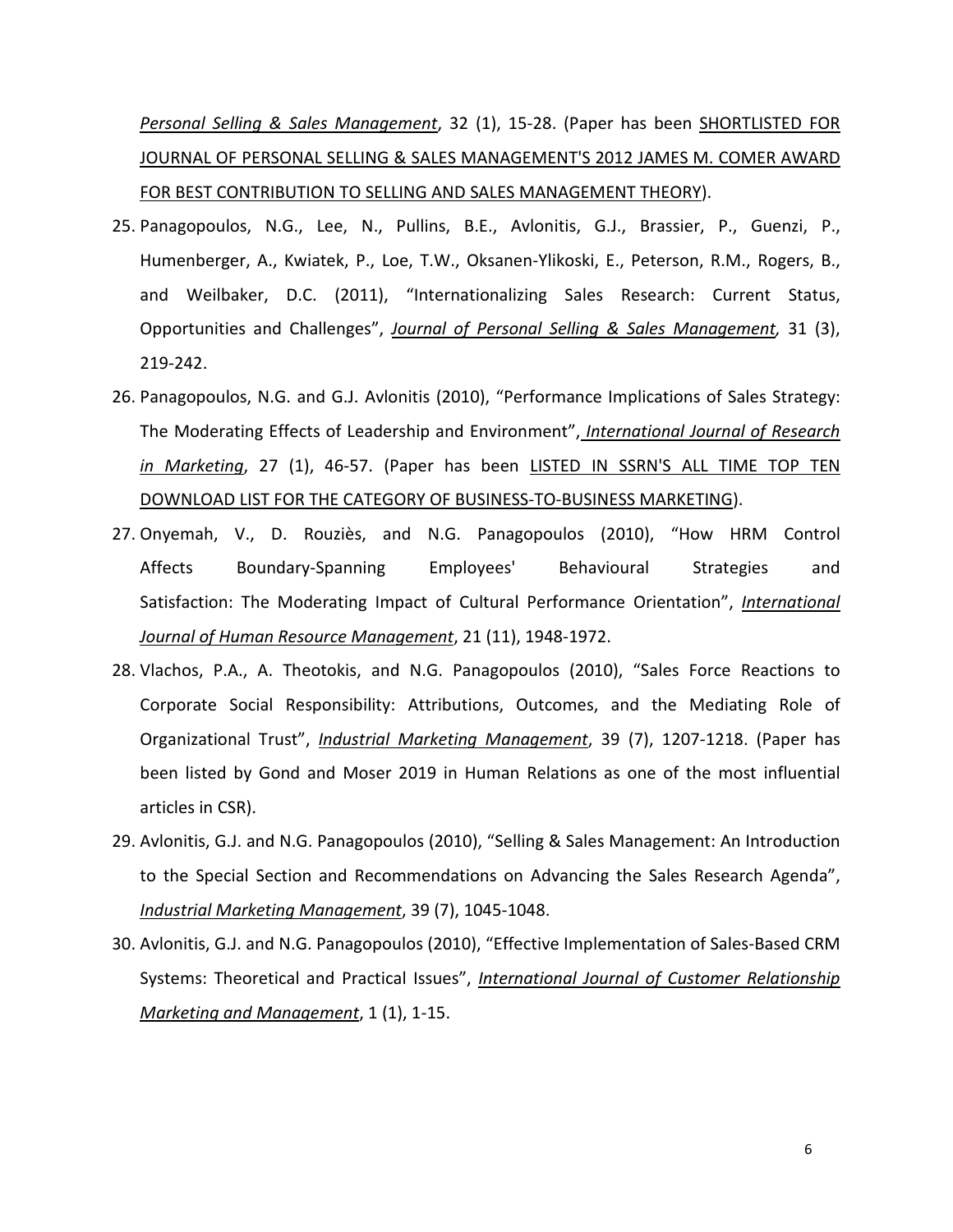- 31. Avlonitis, G.J., K. Lionakis, and N.G. Panagopoulos (2010), "Antecedents and Consequences of the Conflict between the Marketing and Sales Departments", *Journal of Selling & Major Account Management*, 10 (1), 21-32.
- 32. Panagopoulos, N.G. and S. Dimitriadis (2009), "Transformational Leadership as a Mediator of the Relationship Between Behavior-Based Control and Salespeople's Key Outcomes: An Initial Investigation", *European Journal of Marketing*, 43 (7/8), 1008-1031.
- 33. Panagopoulos, N.G. and G.J. Avlonitis (2008), "Sales Force Control Systems: A Review of Measurement Practices and Proposed Scale Refinements", *Journal of Personal Selling & Sales Management*, 28 (4), 365-385.
- 34. Avlonitis, G.J. and N.G. Panagopoulos (2007), "Exploring the Influence of Sales Management Practices on the Industrial Salesperson: A Multi-Source Hierarchical Linear Approach", *Journal of Business Research*, 60 (7), 765-775.
- 35. Papastathopoulou, P., G.J. Avlonitis, and N.G. Panagopoulos (2007), "Intraorganizational Information & Communication Technology Diffusion: Implications for Industrial Sellers and Buyers", *Industrial Marketing Management*, 36 (3), 322-336.
- 36. Buehrer, R.E., E. Oksanen-Ylikoski, N.G. Panagopoulos, and E. Bolman-Pullins (2007), "Expanding International Sales Education: Reporting on an EU-US Workshop and Introducing the Global Sales Science Institute", *Journal of Selling & Major Account Management*, 7 (3), 8-17.
- 37. Avlonitis, G. J. and N.G. Panagopoulos (2006), "Role Stress, Attitudes and Job Outcomes in Business-to-Business Selling: Does the Type of Selling Situation Matter?", *Journal of Personal Selling & Sales Management*, 26 (1), 67-77.
- 38. Avlonitis, G.J. and N.G. Panagopoulos (2005), "Antecedents and Consequences of CRM Technology Acceptance in The Sales Force", *Industrial Marketing Management*, 34 (4), 355- 368.

#### **REFEREED PAPERS IN CONFERENCE PROCEEDINGS**

1. Mullins, R., B. Menguc, and N. G. Panagopoulos (2019), "Multilevel Antecedents of Value-Based Selling and Performance: A Systems Theory of Motivation Perspective", *2019 AMA Winter Educators' Conference,* "Understanding Complexity, Transforming the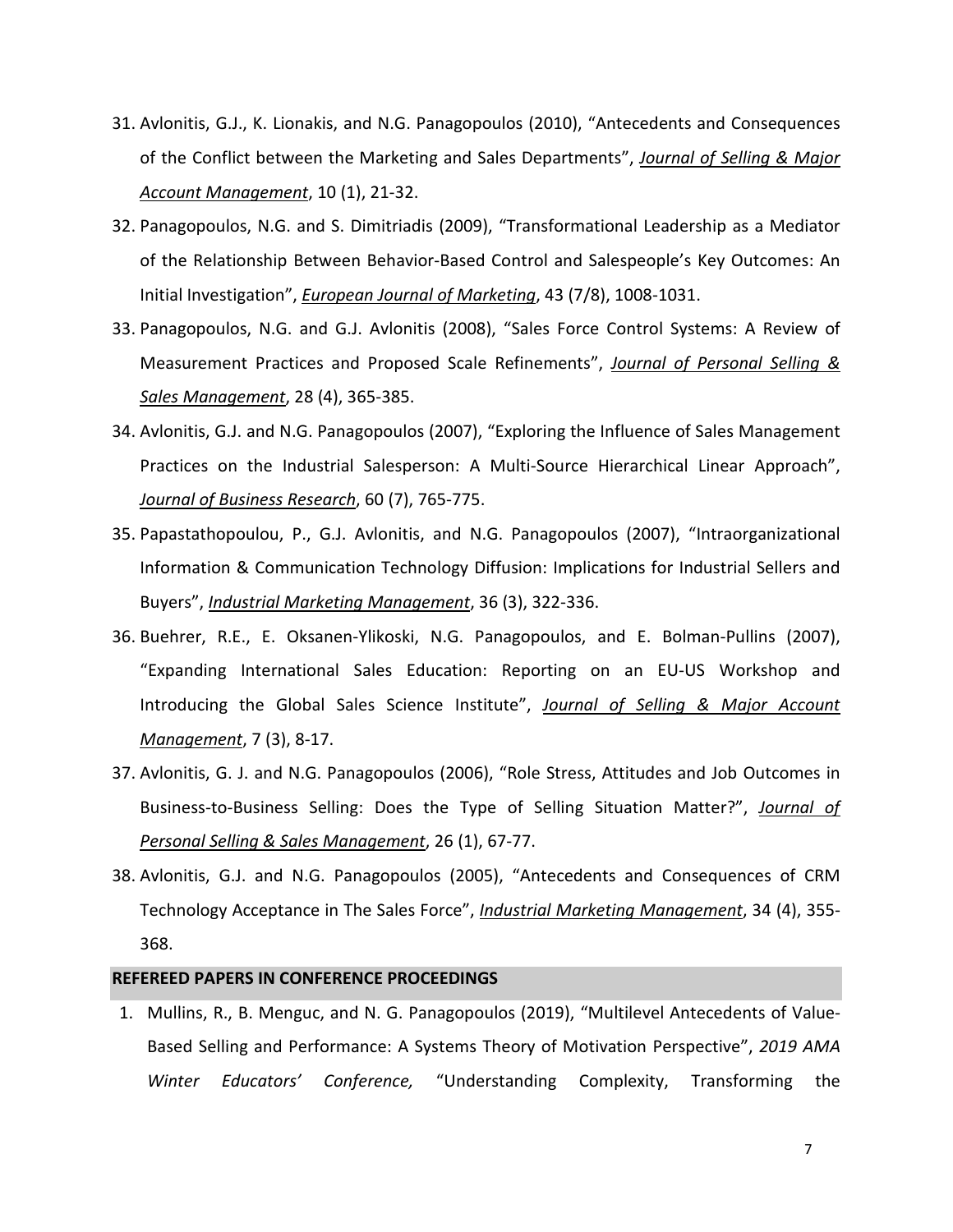Marketplace", Eds. Son K. Lam, Markus Giesler, and Xueming Luo, February 22-24, Austin, Texas [accepted on November 8, 2018].

- 2. Panagopoulos, N.G., B. Hochstein, T. Baker, and M. Pimentel (2018), "Boosting Sales Force Morale in High-Velocity, Complex Markets: The Role of Organizational Resources", *2018 National Conference in Sales Management,* April 11-13, San Diego, California [accepted on January 3, 2018]. (Paper received the BEST PAPER AWARD).
- 3. Mullins, R., N.G. Panagopoulos, and P. Avramidis (2017), "Do Firms Burn their Muscle While Cutting the Fat? The Influence of Sales Force Downsizing Decision on Firm-Idiosyncratic Risk and the Role of Screening and Signaling Processes", *2017 AMA Winter Educators' Conference*, "Better Marketing for a Better World", Eds. Rajesh Chandy, Jeffrey Inman, and Christine Moorman, Orlando, Florida.
- 4. Panagopoulos, N.G. and M. Pimentel (2017), "Does Building an Ambidextrous Sales Force Pay-off? Balancing Customer- and Supplier-Centricity in Sales Force KSAs", *2017 AMA Winter Educators' Conference*, "Better Marketing for a Better World", Eds. Rajesh Chandy, Jeffrey Inman, and Christine Moorman, Orlando, Florida.
- 5. Panagopoulos, N.G. and M. Pimentel (2017), "Does Building an Ambidextrous Sales Force Pay-off? Balancing Customer- and Supplier-Centricity for Improved Performance", *2017 National Conference in Sales Management,* April 19-21, St. Louis, Missouri (Paper NOMINATED FOR THE BEST PAPER AWARD).
- 6. Panagopoulos, N.G. and M. Pimentel (2016), "Can Customer- and Sales-centricity Really Coexist? Ambidextrous Sales Management Practices and Their Interactive Effects on Sales Force Performance" *SMA Conference*, Atlanta, GA.
- 7. Panagopoulos, N.G. and A.A. Rapp (2015), "Reaping Benefits from Investing in Solution Selling Capability: Do Product and Customer Characteristics Matter?", *2015 AMA Winter Educators' Conference*, "Marketing in a Global, Digital and Connected World", Eds. Tom Brown and Vanitha Swaminasthan, San Antonio, Texas.
- 8. Panagopoulos, N.G. and A.A. Rapp (2015), "Reaping Benefits from Investing in Solution Selling Capability: Do Product and Customer Characteristics Matter?", *2015 National*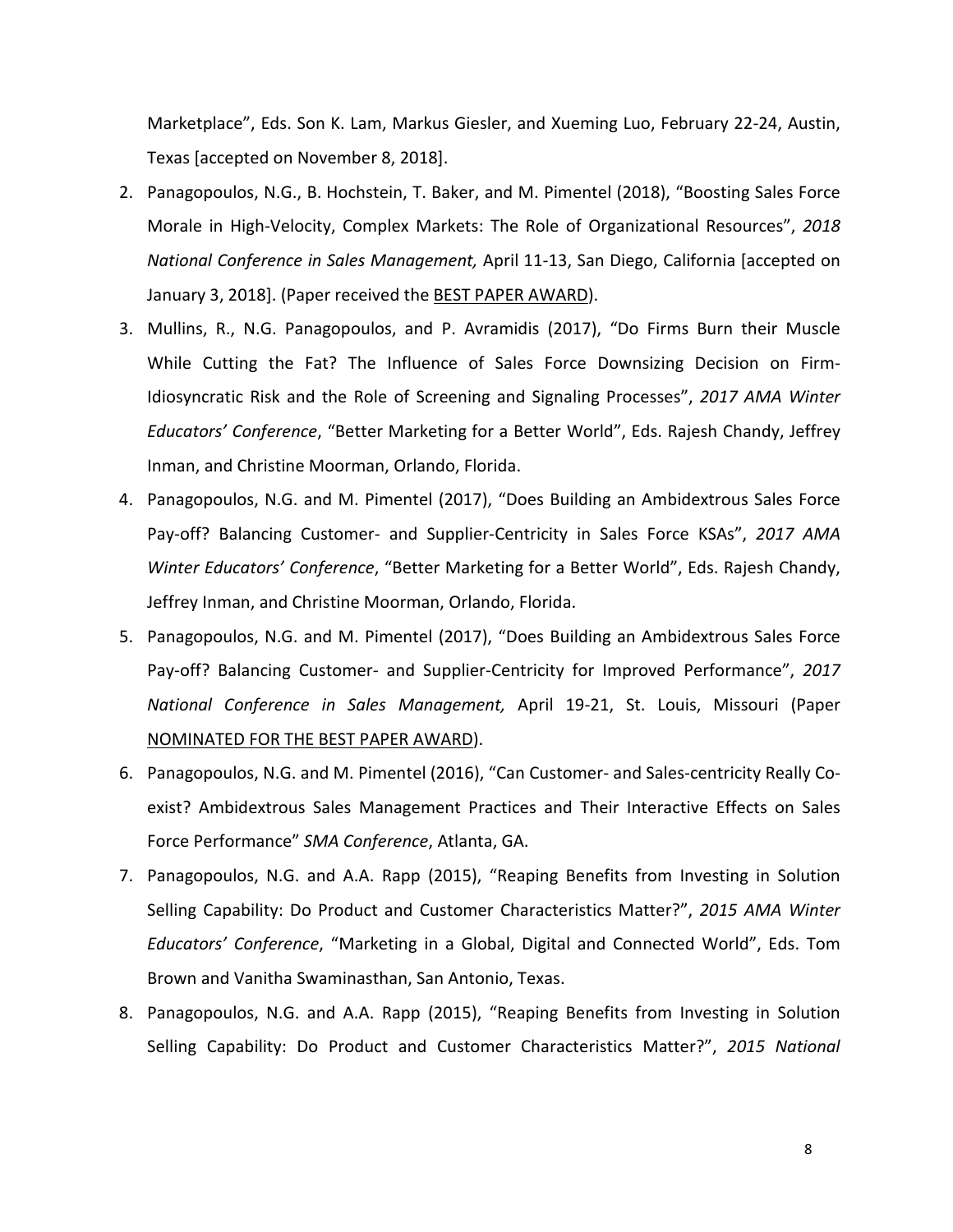*Conference in Sales Management*, April 15 – April 18, Houston, Texas (Paper received the 2015 BEST PAPER AWARD).

- 9. Panagopoulos, N.G., J. Ogilvie, and K. Johnson (2015), "Till Death Do us Part…or Maybe Not? On Customer Firing in Business Markets?", *2015 AMA Winter Educators' Conference*, "Marketing in a Global, Digital and Connected World", Eds. Tom Brown and Vanitha Swaminasthan, San Antonio, Texas.
- 10. Panagopoulos, N.G., Johnson, K., and D. Mothersbaugh (2014), "Performance Effects of Sales Controls: A Comparison of Alternative Conceptualizations", *2014 AMA Winter Educators' Conference*, "Engaging Customers", Eds. G.K. Hunter and T.J. Steenburgh, Orlando, Florida (Paper received the BEST PAPER AWARD in the Track Sales and Customer Relationship Management).
- 11. Guenzi, P., A. Baldauf, and N.G. Panagopoulos (2013), "The Influence of Sales Force Control Systems on Salespeople's Customer-Oriented Selling, Adaptive Selling and Sales Unit Effectiveness", *42nd EMAC Conference*, Istanbul, Turkey.
- 12. Andzulis, J., A. Rapp, and N.G. Panagopoulos (2013), "Do Vigilante Consumers and Showrooming Hurt Retail Sales? The Influence of Opportunistic Shopping Behaviors", *2013 AMA Winter Educators' Conference*, "Challenging the Bounds of Marketing Thought", Eds. A. Rindfleisch and J. Burroughs, Las Vegas.
- 13. Lionakis, C., G. Avlonitis and N. G. Panagopoulos (2013), "Relative Power of Marketing and Sales Departments: An Empirical Examination of its Consequences for the Organization", *2013 AMA Winter Educators' Conference*, "Challenging the Bounds of Marketing Thought", Eds. A. Rindfleisch and J. Burroughs, Las Vegas.
- 14. Panagopoulos, N.G. (2012), "Nailing Down Sales Force's Impact on Customer Lifetime Value: The Role of Solution Selling", *2012 AMA Winter Educators' Conference*, "Seeing Marketing Through Emerging Theoretical Lenses: A Focus on Marketing's Organizational and Societal Roles", Eds. S. Bharadwah and J. Hulland, Vol. 23, St. Petersburg, Florida.
- 15. Vlachos, P., N.G. Panagopoulos, R. Singh, R. Singh, & A. Theotokis (2011), "The Moderating Role of Job Satisfaction Facets on Salespeople's Reactions to Corporate Social Responsibility: Evidence from India and the Netherlands", *2011 AMA Winter Educators'*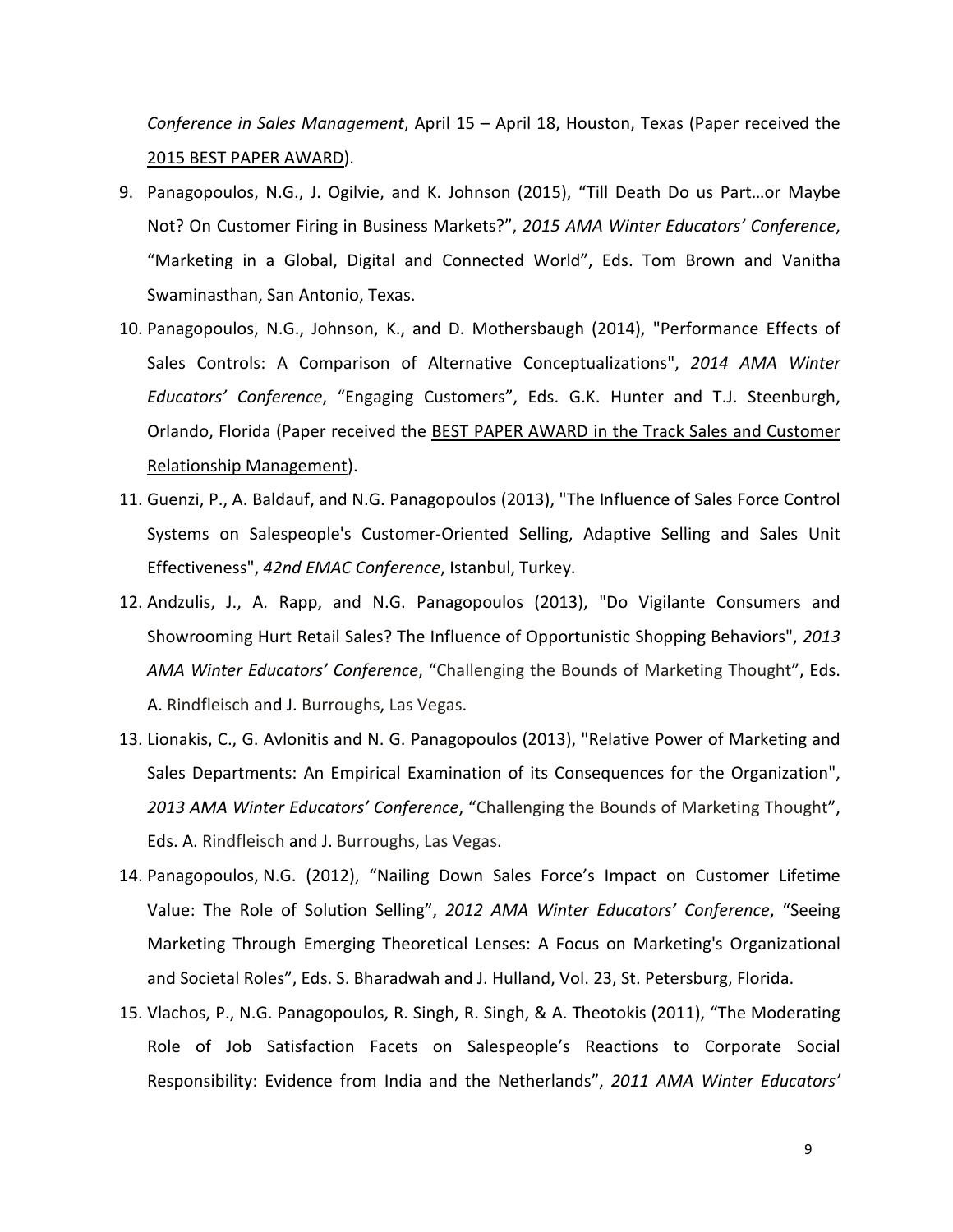*Conference*, "Looking Back, Looking Forward: Shaping the Future of Research in Marketing", Eds. L. McAlister and R. Srinivasan, Vol. 22, Austin, Texas.

- 16. Avlonitis, G.J., K. Lionakis, & N.G. Panagopoulos (2010), "Antecedents and Consequences of Marketing and Sales Cultural Conflicts", 4th *Global Sales Science Institute Conference*, "Advancing Sales: Measuring and Refining for Sales Research, Education and Practice", Eds. P. Kwiatek & T. Loe, June 16-18, Poznan, Poland.
- 17. Panagopoulos, N.G. & G.J. Avlonitis (2010), "Making Salespeople to Lead Themselves: Antecedents and Consequences of Self-Leadership Strategies", *2010 AMA Winter Educators' Conference*, "Marketing 2010: Strategies and Solutions for a Tumultuous Economy", Eds. M. K. Brady and M. D. Hartline, Vol. 21, New Orleans, Louisiana.
- 18. Panagopoulos, N.G. & G.K. Hunter (2009), "Managing Sales Technology-Related Change Mechanisms: A Commitment and Coping Perspective", *2009 AMA Winter Educators' Conference*, "Excellence in Marketing Research - Striving for Impact", Eds., K. Reynolds & C. White, Vol. 20, Tampa, Florida.
- 19. Panagopoulos, N.G. & G.J. Avlonitis (2009), "Self-Leadership Strategies in Selling: An Empirical Assessment of their Antecedents and Performance Effects", *Houston Conference in Selling and Sales Management, Marketing Science Institute & University of Houston, Sales Excellence Institute*, Eds. S. P. Brown & M. J. Ahearne, April 2-4, Houston, Texas.
- 20. Vlachos, P.A., A. Theotokis, & N.G. Panagopoulos (2009), "Sales Force Reactions to Corporate Social Responsibility", *Houston Conference in Selling and Sales Management, Marketing Science Institute & University of Houston, Sales Excellence Institute*, Eds. S. P. Brown & M. J. Ahearne, April 2-4, Houston, Texas.
- 21. Panagopoulos, N.G. & G.J. Avlonitis (2009), "Sales Leadership Behaviors: Does the Environment Matter?", 3rd *Global Sales Science Institute Conference*, "Sales 3.0.", Eds. P. Brassier & D. Weilbaker, June 3-5, Clermont-Ferrand, France.
- 22. Panagopoulos, N. G. (2008), "Customer-Centric Sales Culture in Sales Organizations: On its Measurement and Impact on Sales Performance", *2008 AMA Winter Educators' Conference*, "Marketing Theory and Applications", Eds. T. Brown & Z. Gurhan-Canli, Vol. 19, pp. 106-107, Austin, Texas.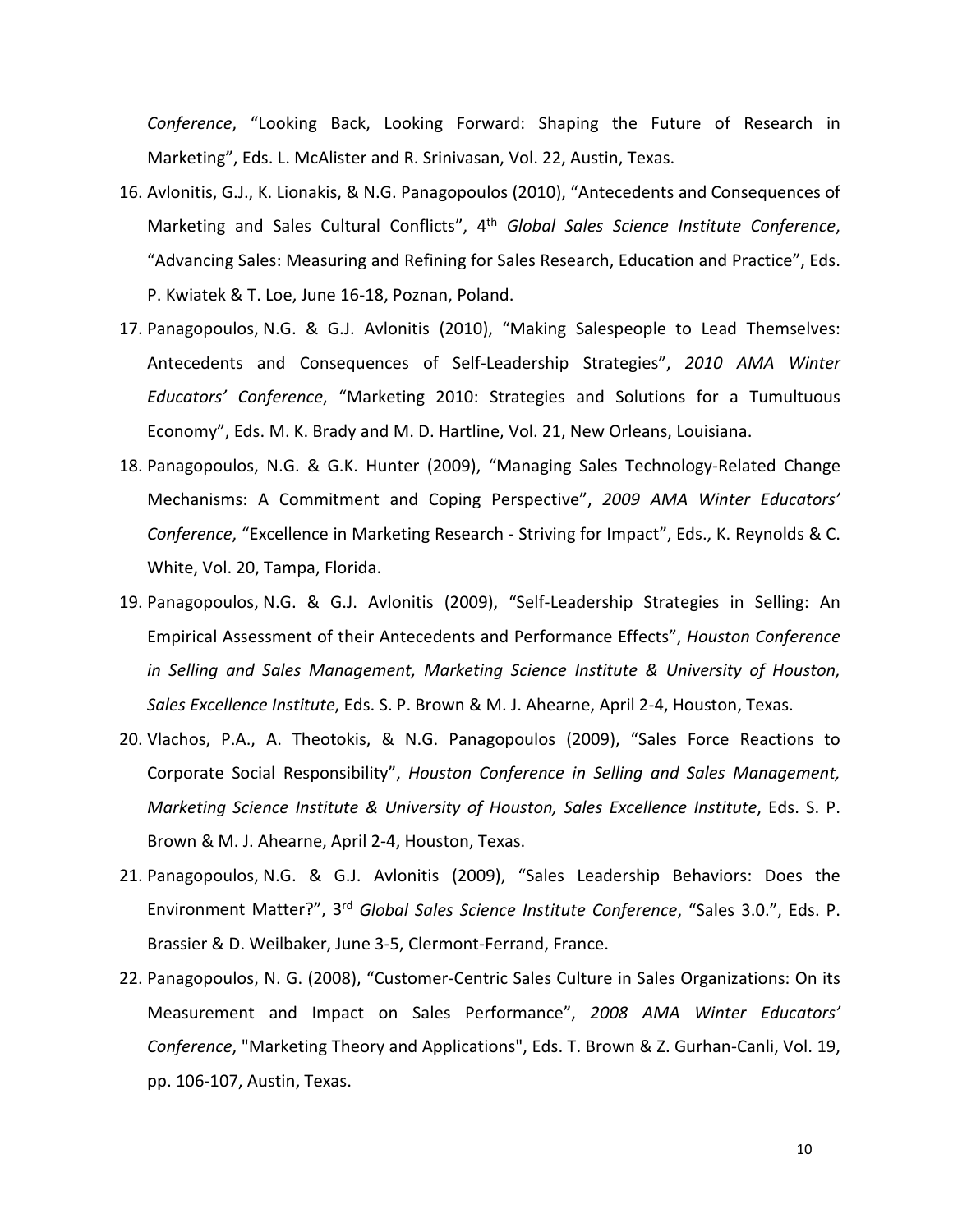- 23. Panagopoulos, N.G. & G.J. Avlonitis (2008), "Sales Strategy and its Impact on Sales Force Performance: An Empirical Test", *2nd Biennial Conference on Enhancing Sales Force Productivity*, Marketing Science Institute & Christian-Albrechts-University, May 23-25, Kiel, Germany.
- 24. Panagopoulos, N.G. & G.J. Avlonitis (2008), "Sales Strategy and its Impact on Firm Performance", *2nd Global Sales Science Institute Conference*, "Scholarship & Practice in Sales & Sales Management: Reconciling the Two Worlds", Eds. G.J. Avlonitis, N. Panagopoulos, R. Peterson & D. Reid, June 25-27, Athens, Greece.
- 25. Panagopoulos, N.G. & S. Dimitriadis (2007), "Assessing the Impact of Transformational Leadership and Behavior-Based Control on Salesperson Performance, Satisfaction, and Commitment", *36th EMAC Conference*, Reykjavik, Iceland.
- 26. Panagopoulos, N.G. & G.J. Avlonitis (2006), "Measuring the Sales Force Control System: A Critical Evaluation of the Cravens Et Al. (1993) Measurement Scale", *2006 AMA Summer Marketing Educators' Conference,* "Enhancing Knowledge Development in Marketing", Eds. D. Grewal, M. Levy & R. Krishnan, Vol. 17, Chicago, Illinois.
- 27. Panagopoulos, N.G. & G.J. Avlonitis (2006), "Sales Organization Effectiveness: Does the Use of Internet Matter?", *35th EMAC Conference*, Athens, Greece.
- 28. Panagopoulos, N.G. & G.J. Avlonitis (2005), "The Impact of Sales Management Practices on Salesperson's Role Stress, Attitudes and Outcomes: A Multiple-Level, Multiple-Source Examination, *34th EMAC Conference*, Milan, Italy (Paper was the TOP-RATED PAPER IN THE TRACK SELLING & SALES MANAGEMENT).
- 29. Papastathopoulou, P., G.J. Avlonitis, & N.G. Panagopoulos (2005), "Investigating the Determinants and Consequences of Information and Communication Technologies' Diffusion in Marketing Organizations", *34th EMAC Conference,* Milan, Italy.
- 30. Papastathopoulou, P., G.J. Avlonitis, & N.G. Panagopoulos (2005), "Intraorganizational Diffusion of ICTs: Antecedents and Consequences", *65th Academy of Management Meeting, TIM Division,* "A New Vision of Management in the 21st Century", Eds. K. G. Smith, J. Le & Qing Cao, August 5-10, Honolulu, Hawaii.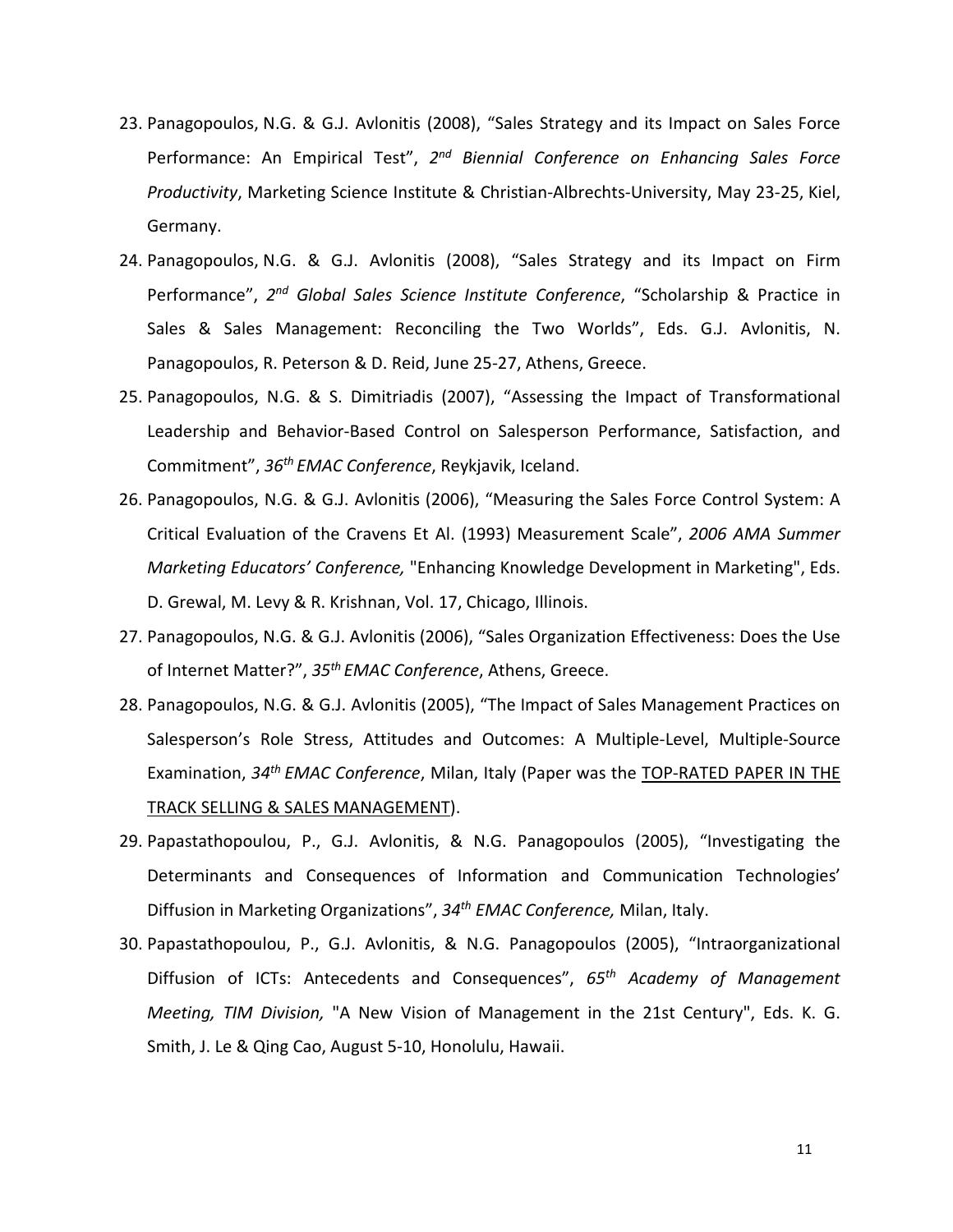- 31. Avlonitis, G. J. & N.G. Panagopoulos (2004), "An Examination of the Impact of Sales Force Automation on Salesperson Performance", *33rd EMAC Conference*, Murcia, Spain.
- 32. Panagopoulos, N. G. (2002), "How to Develop Effective Sales Organizations", *31st EMAC Doctoral Colloquium*, Braga, Portugal.

#### **PRESENTATIONS/PARTICIPATION IN INVITATIONAL-ONLY ACADEMIC CONFERENCES**

- 1. Invited to participate in the Sales 3.0 Sales Conference, Gerhard Gschwandtner (Ed.)**,**  *Virtual Event*, February 24-25, 2021.
- 2. Vlachos, P., P. Avramidis, and N.G. Panagopoulos (2020), "How to Optimize Your Company's Approach to Data Privacy", 3rd Invitational Academic Roundtable, *2020 Virtual ESG Investing Forum*, October 26, TruValue Labs.
- 3. Panagopoulos, N.G. and M. Pimentel (2019), "The Serial Job Hopper: Why Salespeople Job Hop and What Can Firms Do About It?", Thought Leadership on the Sales Profession Invitational Conference, M. Ahearne, T. Steenburgh, & J. Lattin (Eds.), *Stanford Graduate School of Business*, May 30-31, Stanford, CA [Accepted December 4, 2018].
- 4. Mullins, R., B. Menguc, and N. G. Panagopoulos (2019), "Sales Teams as Motivational Systems: Multilevel Antecedents of Value-Based Selling and Performance", 7th AIM-AMA Sheth Consortium, January 4-January 6, *MICA*, Ahmedabad, India.
- 5. Panagopoulos, N.G., R. Mullins, and P. Avramidis (2017), "Do Investors React to Sales Force Downsizing? The Contingent Roles of Investors' Screening and Firm's Signaling Processes", Thought Leadership on the Sales Profession Invitational Conference, M. Ahearne, T. Steenburgh, & D. Rouzies (Eds.)**,** *HEC*, May 30-June 1, Paris, France.
- 6. Panagopoulos, N. G. & A. Rapp (2015), "Breaking Through Complex Markets: Unleashing the Power of Adaptive Sales Capabilities", Invited to present at the 5<sup>th</sup> Biennial Enhancing Sales Force Productivity Conference, G. Challagalla, B. Murtha, and J. Boichuk (Eds.), *Georgia Tech*, June 16-17, Atlanta, Georgia.
- 7. Participation in the 2014 Thought Leadership on the Sales Profession Invitational Conference, M. Ahearne and T. Steenburgh (Eds.)**,** *Columbia Business School*, 9-11 June, New York City, New York.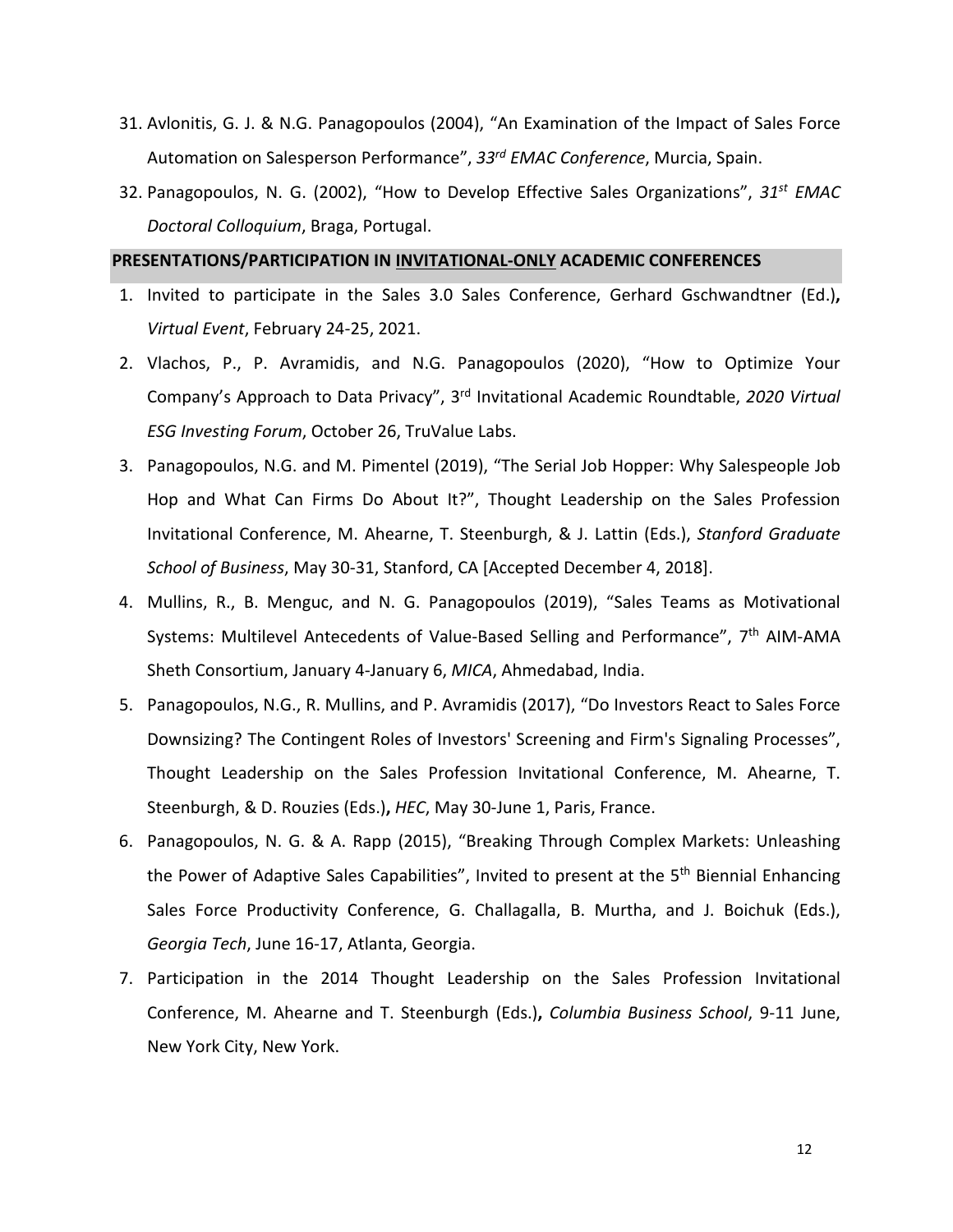- 8. Panagopoulos, N. G. & A. Rapp (2012), "Solution Selling Processes: A Multistudy Investigation of their Antecedents & Outcomes", Thought Leadership on the Sales Profession Invitational Conference, M. Ahearne and T. Steenburgh (Eds.)**,** *Harvard Business School*, 5-6 June, Boston, Massachusetts.
- 9. Blocker, C.P, J.P. Cannon, N.G. Panagopoulos, and J.K. Sager (2011), "The Role of the Sales Force in Value Creation and Appropriation: New Directions for Research", *The 40th Anniversary Conference of Academy of Marketing Science,* "The Sustainable Global Marketplace", Eds. O.C. Ferrell G.T.M Hult, May 24-27, Coral Gables, Florida.
- 10. Blocker, C.P, J.P. Cannon, N.G. Panagopoulos, and J.K. Sager (2010), "Customer Satisfaction & Retention" *Invitational Baylor's Center for Professional Selling/Journal of Personal Selling & Sales Management Anniversary Research Symposium*, Eds. A. Dixon, J. Tanner & Mike Ahearne, September 16-18, Waco, Texas.
- 11. Hunter, G. K. & N. G. Panagopoulos (2008), "The Moderating Effects of Customer-Centric Culture on the Psychological Mechanisms of Change in Sales Technology to Performance Relationships", *Erin Anderson Invitational B2B Research Conference*, Wharton School, University of Pennsylvania, October 16-19, Philadelphia, Pennsylvania.
- 12. Avlonitis, G. J. & N.G. Panagopoulos (2007), "Sales Management Research in Greece in the New Millennium", *New Horizons in Professional Selling & Sales Management: A Special Conference on Research, Teaching & Practice,* American Marketing Association, Eds. G. W. Marshall & M. Johnston, July 14-16, Orlando, Florida.
- 13. Panagopoulos, N. G. (2007), "The European Union Business-to-Business Sales Institute", *The State of Sales Research & Education in the European Union: An International Workshop*, HAAGA-HELIA University of Applied Sciences, May 3-4, Helsinki, Finland.
- 14. Panagopoulos, N. G. (2007), "Engaging Businesses in Sales Education", *The State of Sales Research & Education in the European Union: An International Workshop*, HAAGA-HELIA University of Applied Sciences, May 3-4, Helsinki, Finland.

#### **REFEREED PRESENTATIONS IN SPECIAL SESSIONS IN CONFERENCE PROCEEDINGS**

1. Davis, L., W. Bolander, R. Dugan, G. Marshall, W. Moncrief, N. Panagopoulos, and A. Dixon (2019), presentation in Special Session "Gaining a Global Perspective on the State of Sales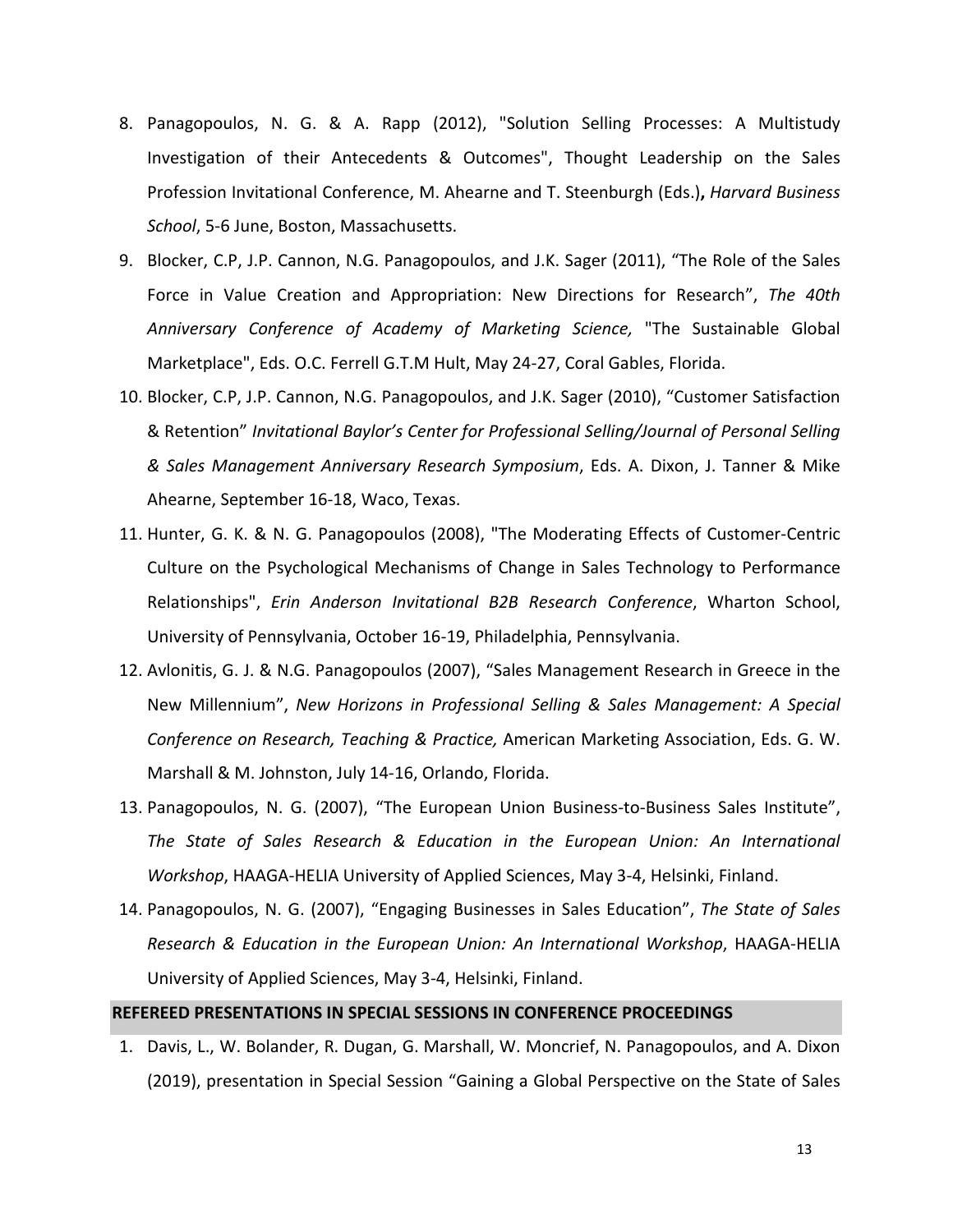Profession,– Using a Global Panel to Develop Sales Theory", *2019 AMA Winter Educators' Conference*, "Understanding Complexity, Transforming the Marketplace", S. Lam, M. Giesler, and X. Luo Eds., February 22-24, Austin, Texas.

- 2. Panagopoulos, N.G. (2018), "Moving Beyond Turnover: A Dynamic, Longitudinal Model of Salesperson Job-Hopping Behavior", presentation in Special Session "What's Next in Sales Research?: A Showcase of Emerging Challenges in the Field and Better Approaches for Investigating Existing Questions", *2018 AMA Summer Educators' Conference*, "Big Ideas and New Methods in Marketing", D. Gal, K. Hewett, and S. Jayachandran Eds., August 10- 12, Boston, Massachusetts [accepted November 29, 2017].
- 3. Panagopoulos, N.G., R. Mullins, and P. Avramidis (2018), "Sales Force Screening and Signaling in the Marketing-Finance Interface", presentation in Special Session "The Link between Sales and Firm Performance: Influence Factors from Inside and Outside the Firm" *2018 AMA Winter Educators' Conference*, "Integrating Paradigms in a World where Marketing is Everywhere", Eds. Jacob Goldenberg, Juliano Laran, and Andrew Stephen, February 23-25, New Orleans, Louisiana [accepted August 21, 2017].
- 4. Panagopoulos, N.G. (2018), presentation in Special Session "AMA New Horizons Faculty Consortium in Selling and Sales Management: The Next Generation" *2018 AMA Winter Educators' Conference*, "Integrating Paradigms in a World where Marketing is Everywhere", Eds. Jacob Goldenberg, Juliano Laran, and Andrew Stephen, February 23-25, New Orleans, Louisiana [accepted on October 29, 2017].
- 5. Spiro, R., N. G. Panagopoulos, and E. Bolman Pullins (2014), "The Changing Face of Professional Selling and How our Field is Meeting those Changes", presentation in Special Session, *2014 Academy of Marketing Science Annual Conference*, May 21-23, Indianapolis, USA.
- 6. Panagopoulos, N.G. (2011), "Aspects of Personal Selling in Greece", presentation in Special Session "Exploring Cross-Cultural Differences in the Selling Process", *5th Annual Global Sales Science Institute Conference*, "Sales: Bridging the Gap between Theory and Practice", Eds. P. Guenzi and R. Spiro, June 22-24, Milan, Italy.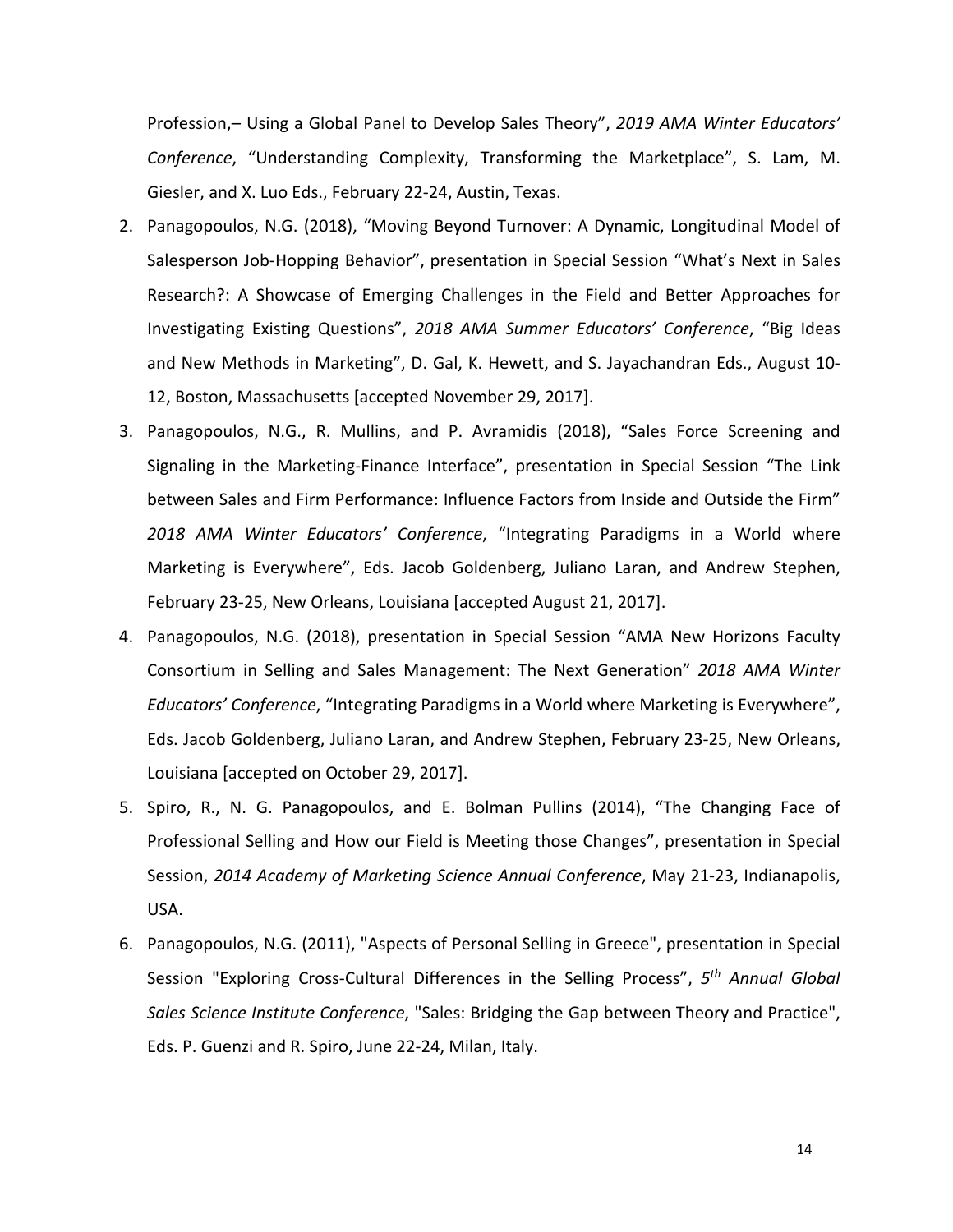- 7. Panagopoulos, N.G. & G.J. Avlonitis (2010), "Sales Management Control and Salesperson Performance: The Moderating Influences of External and Internal Characteristics of the Sales Unit", presentation in Special Session Panel: Hierarchical Models in Sales Research: Recent Advances and Practical Applications, *2010 AMA Winter Educators' Conference*, "Marketing 2010: Strategies and Solutions for a Tumultuous Economy", Eds. M. K. Brady and M. D. Hartline, Vol. 21, New Orleans, Louisiana.
- 8. Panagopoulos, N.G., & P. Guenzi (2010), "Special Session on the Global Sales Barometer", presentation in *4th Global Sales Science Institute Conference*, "Advancing Sales: Measuring and Refining Sales Research, Education and Practice", Eds. P. Kwiatek & T. Loe, June 16-18, Poznan, Poland.
- 9. Panagopoulos, N.G. (2009), "Sales Management Research in a Globalized World: Prospects, Challenges, and Opportunities", presentation in Special Session Panel: Internationalizing Research in Sales and Relationship Marketing, *2009 AMA Winter Educators' Conference*, "Excellence in Marketing Research - Striving for Impact", Eds., K. Reynolds & C. White, Vol. 20, Tampa, Florida.
- 10. Avlonitis, G. J., & N.G. Panagopoulos (2005), "Unfolding the Multilevel Nature of Effective Sales Strategy Implementation", presentation in Panel Session: Re-Thinking Sales as a Strategic Asset in Customer Relationship Management, May, *34th EMAC Conference*, Milan, Italy.

#### **INVITED RESEARCH PRESENTATIONS:**

- 1. Panagopoulos, N.G., and M.A Pimentel (2017) "The Impact of Ambidextrous Sales Management Practices on Firm Financial Performance", *Guest Lecture in the 2017 Southeast Marketing Symposium Conference*, University of Kentucky, Lexington, Kentucky, USA, April 6-8.
- 2. Panagopoulos, N.G. (2016), "Do Firms Burn their Muscle While Cutting the Fat? Quality and Intent Signals of Sales Force Downsizing Decisions and Firm-Idiosyncratic Risk", *Guest Lecture at Justus-Liebig University*, Giessen, Hesse, Germany, June 9-10.
- 3. Panagopoulos, N.G. (2015), "How and When Sellers Benefit from Solution Selling? A Capabilities Perspective", *Invited Presentation in the Distinguished Scholar Series of*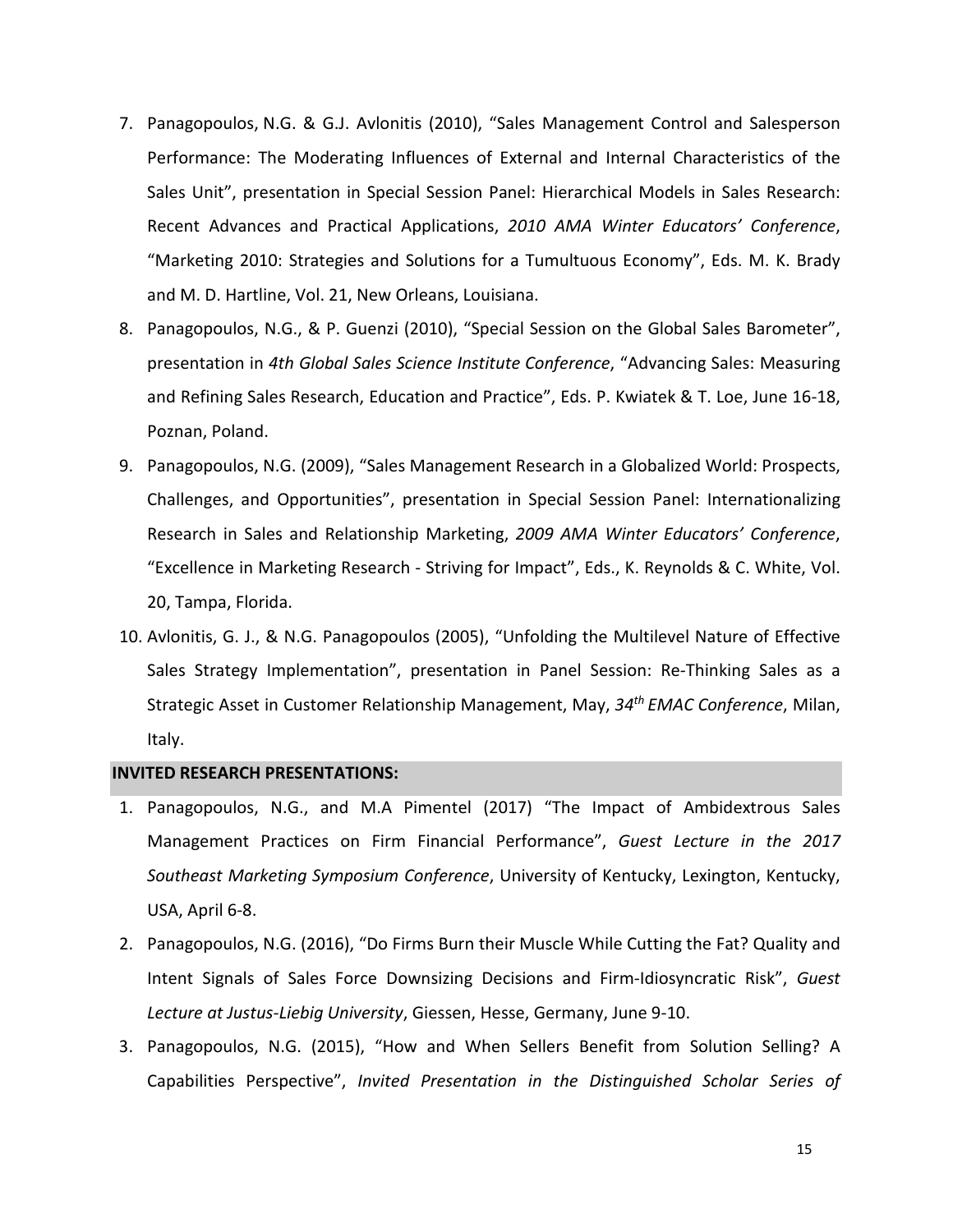*Clemson University*, Clemson, South Carolina, USA, April 30-May 1.

- 4. Panagopoulos, N.G. (2014), "Solution Selling Processes: A Multistudy Investigation of their Antecedents & Outcomes", *Invited Presentation at Indiana University*, Bloomington, Indiana, USA, May 19.
- 5. Panagopoulos, N.G. and M. Bonner (2014), "Thought Self-Leadership and Salesperson Performance: The Roles of Self-Monitoring and Self-Efficacy", *Guest Lecture in the 2014 Southeast Marketing Symposium*, University of Arkansas, Fayetteville, Arkansas, USA, March 6-8.
- 6. Panagopoulos, N.G. (2013), "Performance Implications of Sales Strategy: The Moderating Effects of Leadership and Environment", *Keynote Speech at the University of Eastern Finland*, Kuopio, Finland, April 10.
- 7. Panagopoulos, N.G. (2013), "A Multi-study Investigation of the Drivers and Performance Outcomes Associated with Solution Selling Processes", *Guest Lecture at A.B. Freeman School of Business – Tulane University's MBA Program*, Athens, Greece, March 26.
- 8. Panagopoulos, N. G. (2012), "A Multi-study Investigation of the Drivers and Performance Outcomes Associated with Solution Selling Processes", *Invited Presentation at Cranfield University School of Management*, Cranfield, Bedford, UK, July 10.
- 9. Panagopoulos, N.G. (2012), "Key Topics & Trends in Sales Research: Implications for Practitioners", *Keynote speech at Master's of Marketing and MBA students of Cranfield University School of Management*, Cranfield, Bedford, UK, July 10.
- 10. Panagopoulos, N.G. (2012), "Key Topics & Trends in Sales Research: Implications for Practitioners", *Keynote Speech at the University of Eastern Finland*, Kuopio, Finland, March 21.
- 11. Panagopoulos, N.G. & Paolo Guenzi (2011), "Global Sales Barometer 2011: Research Report from the 2010 Survey. Benchmarking Sales Processes across Geographical Markets and Industries", *Invited Presentation at the 5th Annual Global Sales Science Institute Conference*, "Sales: Bridging the Gap between Theory and Practice", Eds. P. Guenzi & R. Spiro, Milan, Italy, June 22-24.
- 12. Hunter, G. K. & N. G. Panagopoulos (2010), "Empirical Insights on the Interactive and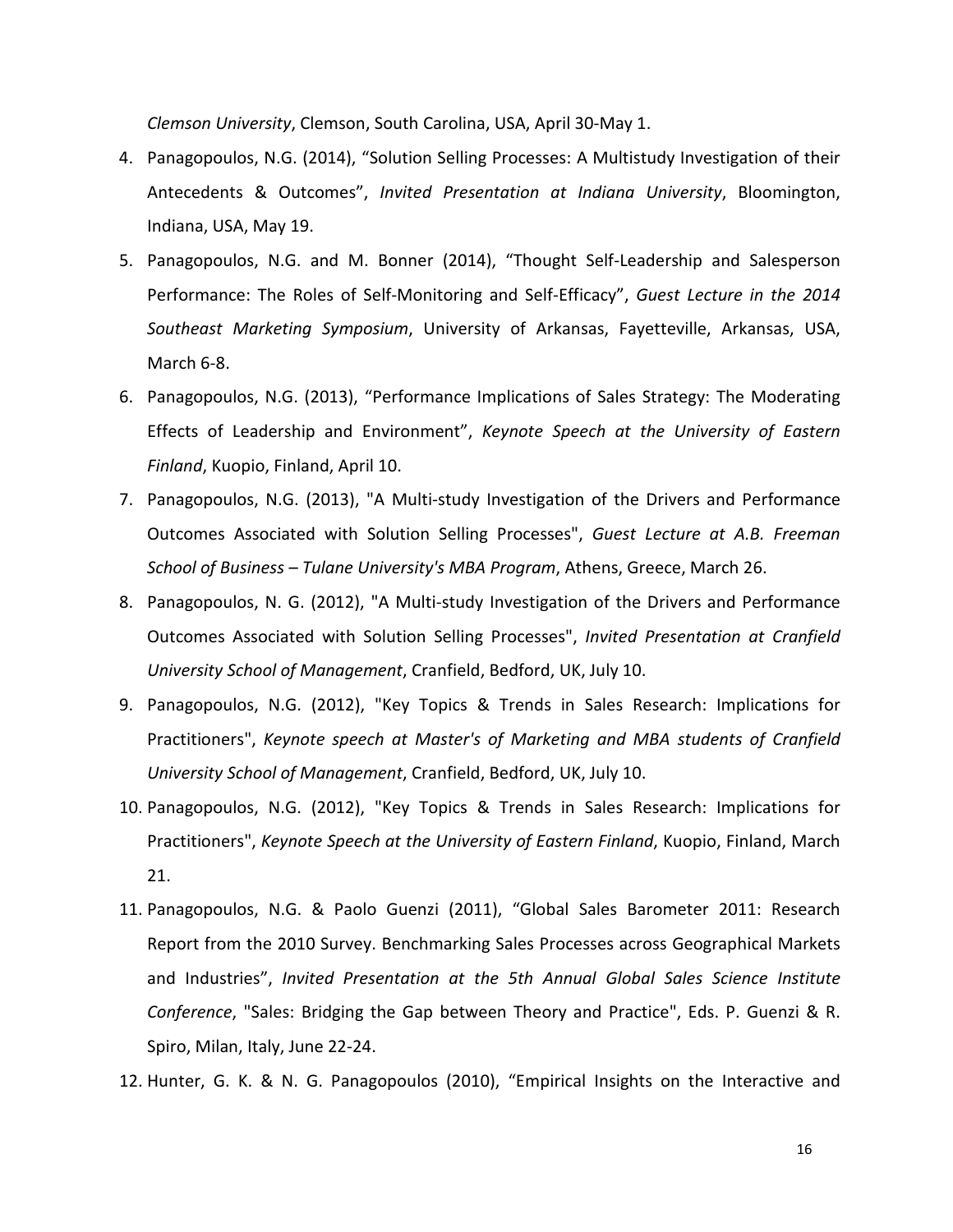Quadratic Effects of Key Dimensions of Customer Centric Selling," *Invited Presentation at Case Western Reserve University MAPS Brown Bag Seminar Series*, Cleveland, Ohio, USA, March 12.

13. Hunter, G. K. & N. G. Panagopoulos (2008), "Managing Sales Technology-Related Change Mechanisms: A Commitment and Coping Perspective," *Invited Presentation at* C*ase Western Reserve University MAPS Brown Bag Seminar Series*, Cleveland, Ohio, USA, October 3.

#### **OTHER PRESENTATIONS**

1. Ardjmand, E., W.A. Young II, and N.G. Panagopoulos (2019), "Incentive Rate Dissemination in Viral Marketing", *Presentation at the Business Research Colloquium,* Ohio University, Athens, September 18.

#### **INVITATIONAL ARTICLES IN PRACTITIONERS' OUTLETS**

- 1. Ryan Mullins, PhD, Bulent Menguc, PhD, and Nikolaos G. Panagopoulos, PhD (2021), "Aligning Motivation for a Value-Based Sales Strategy", *Baylor University's Keller Center Research Report*, 14(3).
- 2. Panagopoulos, N.G., B. Hochstein, T.L. Baker, and M. Pimentel (2020), "Boosting Sales Force Morale in Highly Dynamic, Complex Markets: The Role of Job Resources", *Baylor University's Keller Center Research Report*, 13(1).
- 3. Guenzi, P., A. Baldauf, and N.G. Panagopoulos (2015), "Creating High-Performance Sales Organizations through Sales Control Systems", *Baylor University's Keller Center Research Report*, 8(4).

#### **BEST PAPER AWARDS & HONORS**

- AMA Sales SIG Excellence in Research Award (2018), for the JM article "Salesperson Solution Involvement and Sales Performance: The Contingent Role of Supplier Firm and Customer–Supplier Relationship Characteristics", *2018 AMA Summer Marketing Educators' Conference*, August 10-12, Boston, Massachusetts [award announced 5/7/2018].
- Best Paper Award (2018), for the paper "Boosting Sales Force Morale in High-Velocity, Complex Markets: The Role of Organizational Resources", *2018 National Conference in Sales Management*, April 11 – April 13, San Diego, California.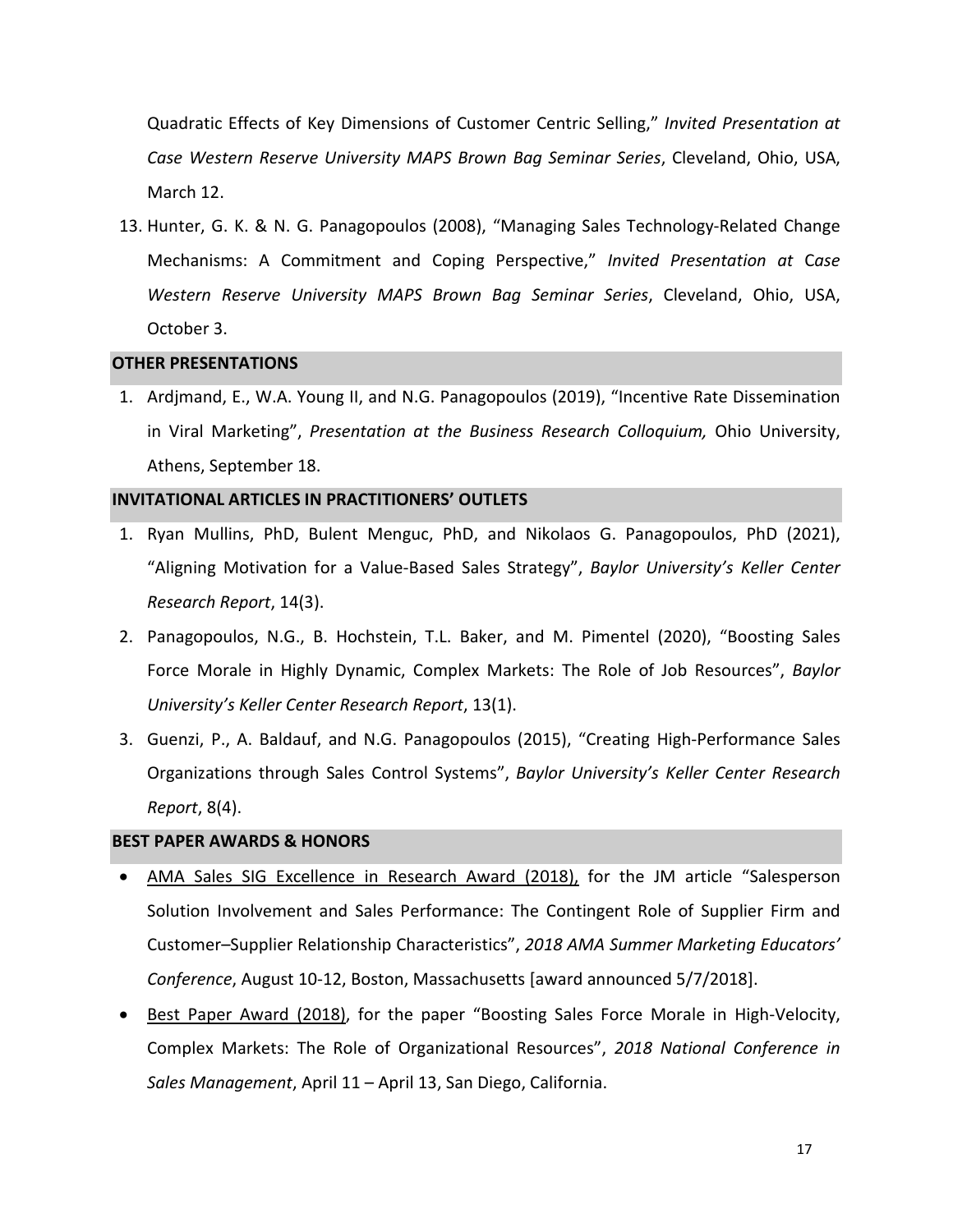- Best Paper Award (2016), for the JPSSM article "Does Choice of Sales Control Conceptualization Matter? A Comparison of Existing Conceptualizations and Directions for Future Research", article was awarded with the 2015 James M. Comer Award for Best Contribution to Selling and Sales Management Theory, *Journal of Personal Selling & Sales Management* [award announced June 2016].
- Best Paper Award (2015), for the JPSSM article "Salespeople as Knowledge Brokers: A Review and Critique of the Challenger Sales Model", article was awarded with the 2014 Marvin Jolson Award for Best Contribution to Selling and Sales Management Practice, *Journal of Personal Selling & Sales Management* [award announced May 2015].
- Best Paper Award (2015), for the paper "Reaping Benefits from Investing in Solution Selling Capability: Do Product and Customer Characteristics Matter?", *2015 National Conference in Sales Management*, April 15 – April 18, Houston, Texas.
- Best Paper Award (2014), for the paper "Performance Effects of Sales Controls: A Comparison of Alternative Conceptualizations", *2014 AMA Winter Marketing Educators' Conference*, Track Sales and Customer Relationship Management, February 21-February 23, Orlando, USA.
- Paper Shortlisted for Best Paper Award (2013), The JPSSM article "The Role of the Sales Force in Value Creation and Appropriation: New Directions for Research" was shortlisted for the *Journal of Personal Selling & Sales Management's 2012 James M. Comer Award for Best Contribution to Selling and Sales Management Theory* [award shortlist was announced June 2013).
- Paper Nominated for Best Paper Award (2017), The paper "Does Building an Ambidextrous Sales Force Pay-off? Balancing Customer- and Supplier-Centricity for Improved Performance" was nominated for the *2017 Best Paper Award, National Conference in Sales Management,* April 19-21, St. Louis, Missouri.
- Most Downloaded Paper (2015-present), The JPSSM article "Salespeople as Knowledge Brokers: A Review and Critique of the Challenger Sales Model" has been the  $1<sup>st</sup>$  most downloaded article published in the *Journal of Personal Selling & Sales Management* from 2015-present.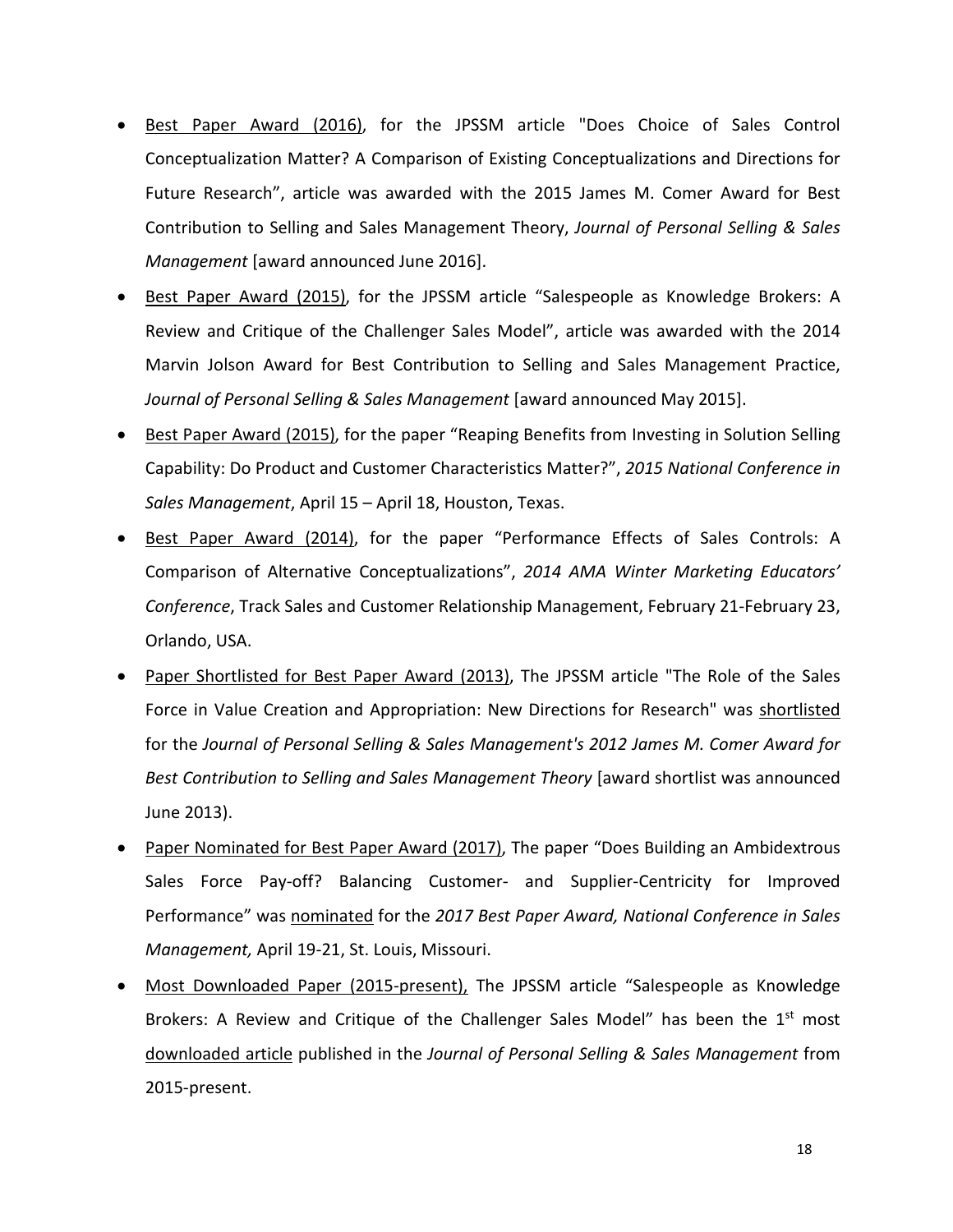- Most Downloaded Paper (2015-present), The JPSSM article "A Review of Social Media and Implications on the Sales Process" has been the  $2<sup>nd</sup>$  most downloaded article published in the *Journal of Personal Selling & Sales Management* from 2015-present.
- Most Downloaded Paper (2014), The JPSSM article "Salespeople as Knowledge Brokers: A Review and Critique of the Challenger Sales Model" has been included in an online article collection featuring the most downloaded articles published in *Routledge Social Sciences journals* in 2014.
- Most Downloaded Paper (2013), The IJRM article "Performance Implications of Sales Strategy: The Moderating Effects of Leadership and Environment" has been listed in *SSRN's*  All Time Top Ten download list for the category of Business-to-Business Marketing.
- Honorable Mention (2005), The paper "The Impact of Sales Management Practices on Salesperson's Role Stress, Attitudes and Outcomes: A Multiple-Level, Multiple-Source Examination" was one of the top-rated papers in the track Selling & Sales Management in the *34th EMAC Conference*, May 24-May 27, Milan, Italy.

# **OTHER AWARDS & HONORS**

- College of Business 2021 Excellence in Rese[a](#page-18-0)rch Recognition<sup>a</sup>, Ohio University (recognition announced on 4/9/2021).
- College of Business 2021 Excellence in Teaching Recognition $\frac{b}{r}$ , Ohio University (recognition announced on 4/9/2021).
- College of Business 2020 Resear[c](#page-18-2)h Impact Award<sup>c</sup>, Ohio University (award announced on 3/4/2020).
- College of Business 2020 Excellence in Research Recognition, Ohio University (recognition announced on 5/3/2020).

<span id="page-18-0"></span>a This recognition is made to faculty members who have distinguished themselves during the past academic year by earning an excellent performance evaluation in research. This distinction can only be earned by completing a new book or publishing an article in a journal ranked in the college's top two categories.

<span id="page-18-1"></span>**b** This recognition is made to faculty members who have distinguished themselves during the past academic year by earning an excellent performance evaluation in teaching.<br><sup>c</sup> The College of Business Research Impact Award recognizes faculty members who have distinguished themselves as thought leaders in their

<span id="page-18-2"></span>discipline or profession on a national or global level. Recipients of this award are able to clearly demonstrate that their body of research and leadership has had an impact on one or more of the following: academic research, student learning, executive education, consulting, and the positive role of business on society and the economy.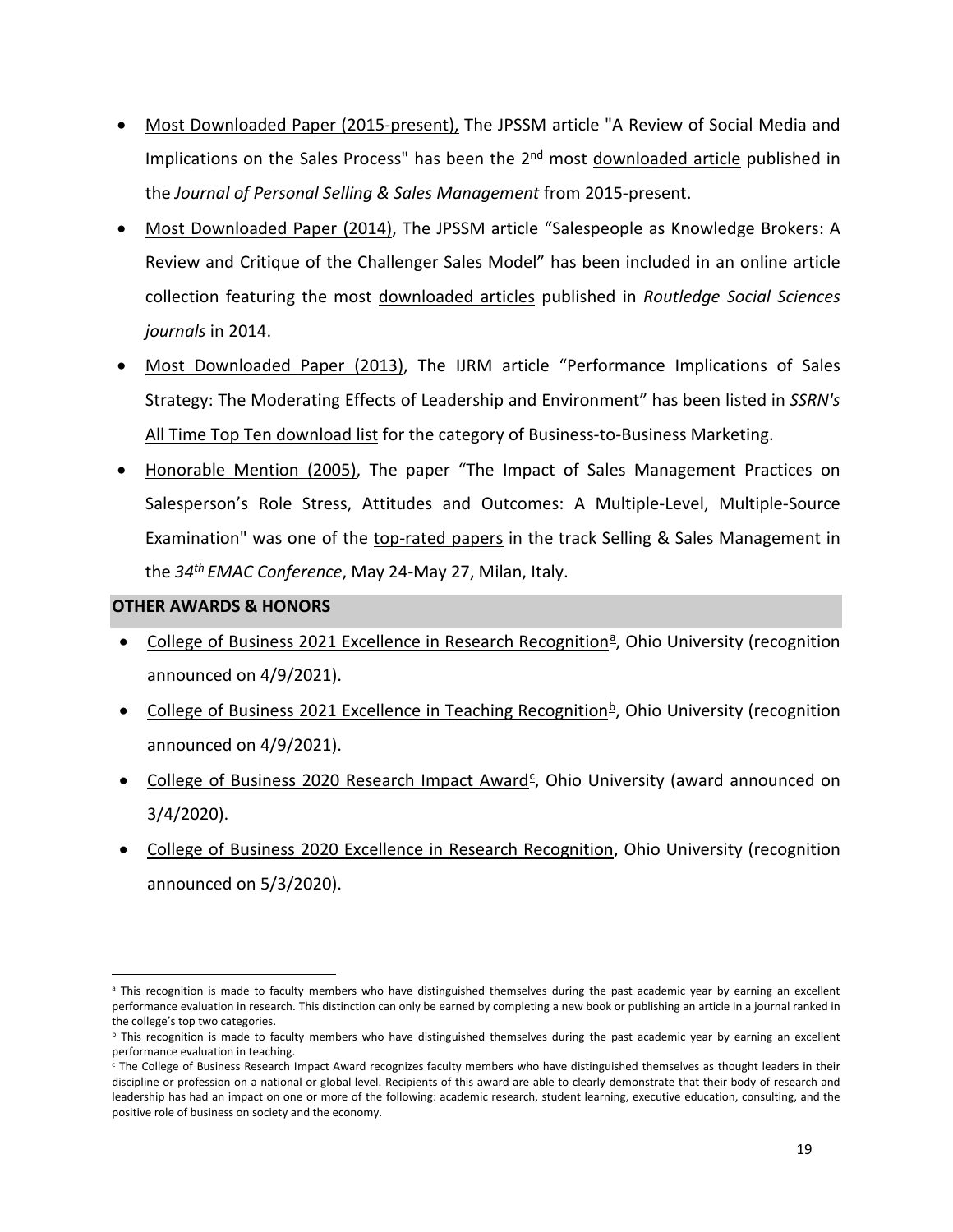- Department of Marketing's Research Productivity Award (for tenured faculty), Ohio University (award announced on 8/11/2020).
- Department of Marketing's Elite Publication Award (for tenured/tenure-track faculty), Ohio University (award announced on 8/11/2020).
- College of Business 2019 Faculty Excellence in Intellectual Contribution Award, Ohio University (award announced on 4/10/2019).
- Department of Marketing's Elite Publication Award (for tenured/tenure-track faculty), Ohio University (award announced on 5/6/2019).
- Program Impact Award, For the Continued Pursuit of World Class Excellence Within The Schey Sales Centre, Ohio University (award announced on 4/12/2019).
- Awarded with the O'Bleness Associate Professorship, Ohio University (professorship announced on 7/1/2018).
- Best Reviewer for 2017, Journal of Personal Selling & Sales Management (award announced on 07/10/2018).
- Selected Co-Chair of the Selection Committee, Neil Rackham Research Grant Award, Sales Education Foundation, February – June 2014.
- Scholarship during Doctoral studies, State Scholarships Foundation, Greece (2000-2003).
- Scholarship during Master's studies, Department of Marketing & Communication, Athens University of Economics & Business (1998-2000).
- Honorary Award for Exceptional Performance during Master's Studies, Graduated  $1<sup>st</sup>$  in class, Greek Marketing Academy (award announced on May 2000).

# **BOOKS & CHAPTERS IN BOOKS**

- Panagopoulos, N.G. (2011). *Customer relationship management in the sales organization*, chapter in "Sales Management: A Multinational Perspective*"*, P. Guenzi & S. Geiger (Eds.), Palgrave Macmillan, Hampshire, UK.
- Panagopoulos, N.G. (2010). *Sales technology: Making the most of your investment*, Business Expert Press, New York.
- Panagopoulos, N.G. (2009). *The sales function*, chapter in "Management: Business Functions", Rossilli, Athens (in Greek).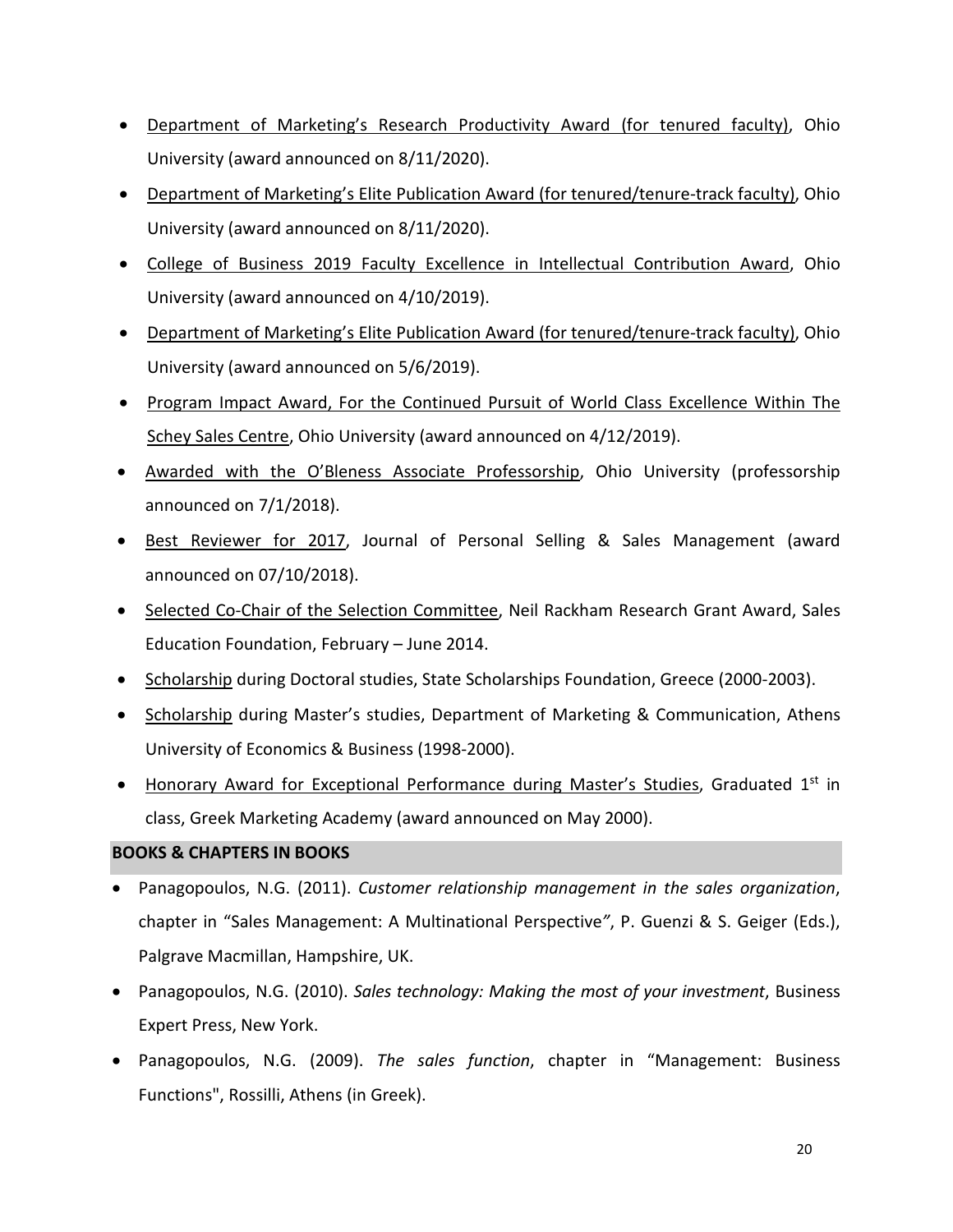• Panagopoulos, N.G. & S. Gounaris (2007). *Sales & Customer Management in an International Setting*, European Postgraduate Programme in International Marketing Publishing.

# **EDITORIAL BOARDS' MEMBERSHIP**

- Journal of Personal Selling & Sales Management (January 2011 present).
- Industrial Marketing Management (July 2005 present).
- Journal of Business Research (June 2020 present).
- Journal of Selling (December 2007 present).

# **REVIEWER ACTIVITIES**

- Journal of the Academy of Marketing Science (January 2020-present).
- International Journal of Research in Marketing (2016 present).
- Journal of Personal Selling & Sales Management (2010 present).
- Industrial Marketing Management (2005 present).
- Journal of Organizational Behavior (2018-present).
- Journal of Service Research (2018-present)
- European Journal of Marketing (2008 present).
- Journal of Selling & Major Account Management (2007 present).
- Journal of Business Research (ad hoc).
- Journal of Business Ethics (ad hoc).
- International Journal of Human Resource Management (ad hoc).
- Journal of Business & Industrial Marketing (ad hoc).
- Journal of Marketing Management (ad hoc).
- Marketing Education Review (ad hoc).
- International Marketing Review (ad hoc).
- Journal for Advancement of Marketing Education (ad hoc).
- Sales Education Foundation (SEF) Annual Research Grant program (2012; 2017).

# **SCIENTIFIC CONFERENCE ACTIVITIES**

Conference co-chair, 2008 Global Sales Science Institute Conference, June 25-27, Athens, Greece.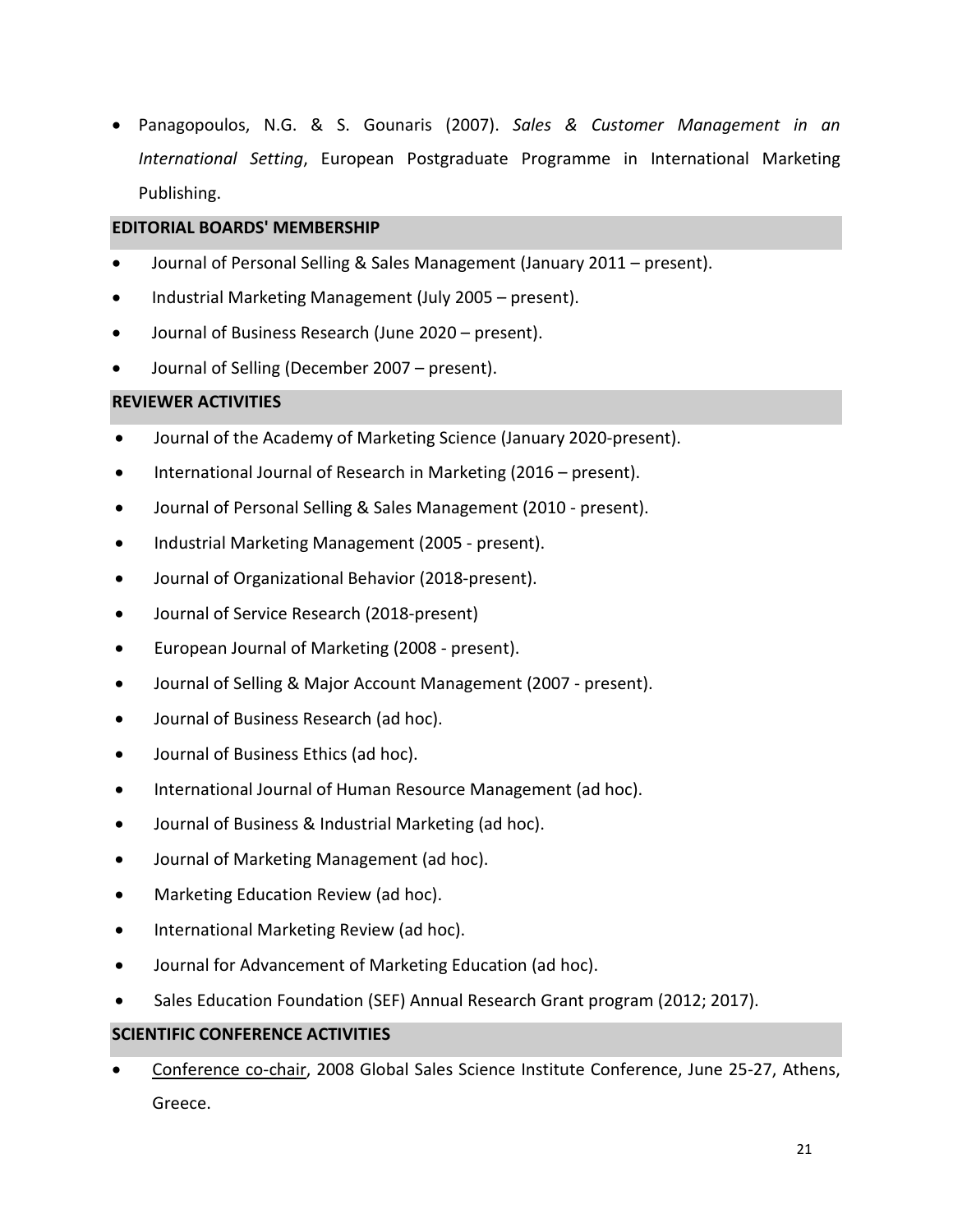- Track co-chair, 2019 AMA Global Marketing SIG Conference, "Global Sales and Account Management" Track, May 20-22, Buenos Aires, Argentina.
- Track co-chair, 2015 Summer AMA Educators' Conference, "B2B and Inter-organizational Issues in Marketing" Track, August 14-16, Chicago, Illinois, USA.
- Track co-chair, 2014 Winter AMA Educators' Conference, "Special Topics" Track, February 21-23, Orlando, Florida, U.S.A.
- Track co-chair, 2013 Society for Marketing Advances Conference, "Promotion" Track, October 29-November 2, South Carolina, U.S.A.
- Session chair, 2016 Summer AMA Educators' Conference, "Key Account Management and Business Networking" Session, August 5-7, Atlanta, Georgia, U.S.A.
- Session chair, 2013 Winter AMA Educators' Conference, "Organization and Customer Dynamics in Sales" Session, February 15-17, Las Vegas, Nevada, U.S.A.
- Session chair, 2012 Winter AMA Educators' Conference, "New Insights about the Influence of Salespeople and CRM programs on Customer Loyalty" Session, February 17-19, St. Petersburg, Florida, U.S.A.
- Discussant, 2009 Winter AMA Educators' Conference, "Sales & Relationship Marketing" Session, February 20-23, Tampa, Florida, U.S.A.
- Discussant, 2005 Academy of Management Meeting, "Adoption and Diffusion" Track, August 5-10, Honolulu, Hawaii, U.S.A. [Selection for this role was based on high quality of reviewing as referenced in the Technology and Innovation Management Newsletter (2005), Vol. 17, (Spring), No. 2, p. 3].
- Reviewer, Winter & Summer American Marketing Association Educators' Conference, Sales & Relationship Marketing Track, (2008 - present).
- Reviewer, Academy of Marketing Science, Mary Kay Inc. Doctoral Dissertation Competition, (January 2017 – today).
- Reviewer, European Marketing Academy Conference, Sheth Foundation Doctoral Dissertation Competition (2018-present).
- Reviewer, Academy of Marketing Science Conference, Selling & Sales Management Track and Business-to-Business Marketing Track (2009 - present).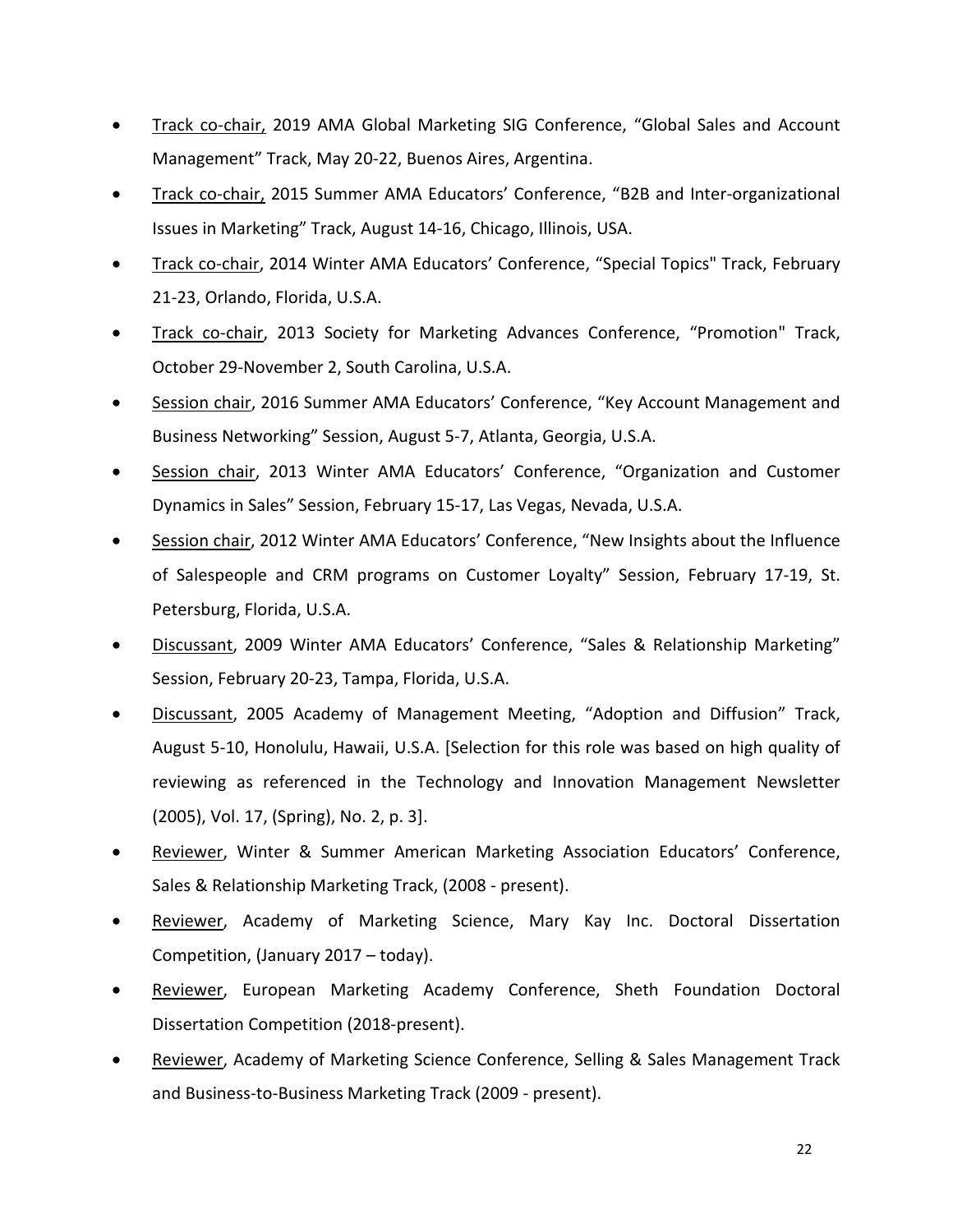- Reviewer, European Marketing Academy Conference, Selling & Sales Management Track (2005 - present), and Relationship Marketing Track (2008 -2010).
- Reviewer, National Conference in Sales Management, (2013-present).
- Reviewer, Global Sales Science Institute (2009 present).
- Reviewer, Academy of Management Meeting, Technology & Innovation Management Division, and Organization Research Methods Division (2005-2006).

# **INVITED CO-EDITOR OF SPECIAL ISSUES in SCIENTIFIC JOURNALS**

- *Industrial Marketing Management (2019)*, Special Issue on "Team Selling" (Vol .77, February).
- *Industrial Marketing Management (2010)*, Special Issue on "Selling & Sales Management" (Vol., 39, No. 7).
- *Journal of Personal Selling & Sales Management (2012)*, Special Issue on "The Role of Social Media in Personal Selling and Sales Management" (Vol. 32, No. 3).

# **RESEARCH FUNDING/GRANTS:**

- 2019: Recipient of the Research Seed Grant, College of Business, Ohio University, for the proposal "Determining Incentive Rate to Minimize Time to Profit in Viral Marketing Campaigns" (\$2,500).
- 2013: Recipient of the Sales Education Foundation/Neil Rackham Research Grant (\$5,000).
- 2009-2010: Recipient of the Basic Research Support Program II, Athens University of Economics & Business (€10,000).

# **TEACHING[d,](#page-22-0) [e](#page-22-1):**

- *PhD Program*:
	- June 9, 2016: "*Reflections on Getting Published in the Sales Area*", Research Seminar, Justus-Liebig University (Germany). Evaluation: NA.
	- March 22, 2012: "*Sales Research Seminar: Fruitful Topics for Investigation in the Area"*, Research Seminar, Helsinki School of Economics (Finland). Evaluation: NA.

<sup>&</sup>lt;sup>d</sup> Reported evaluations are based on either 'Global Instructor Evaluation Question' or average of items assessing instructor/course performance.

<span id="page-22-1"></span><span id="page-22-0"></span><sup>e</sup> NA denotes either absence of a formal evaluation procedure for the respective course that year or that the course wasn't offered that year.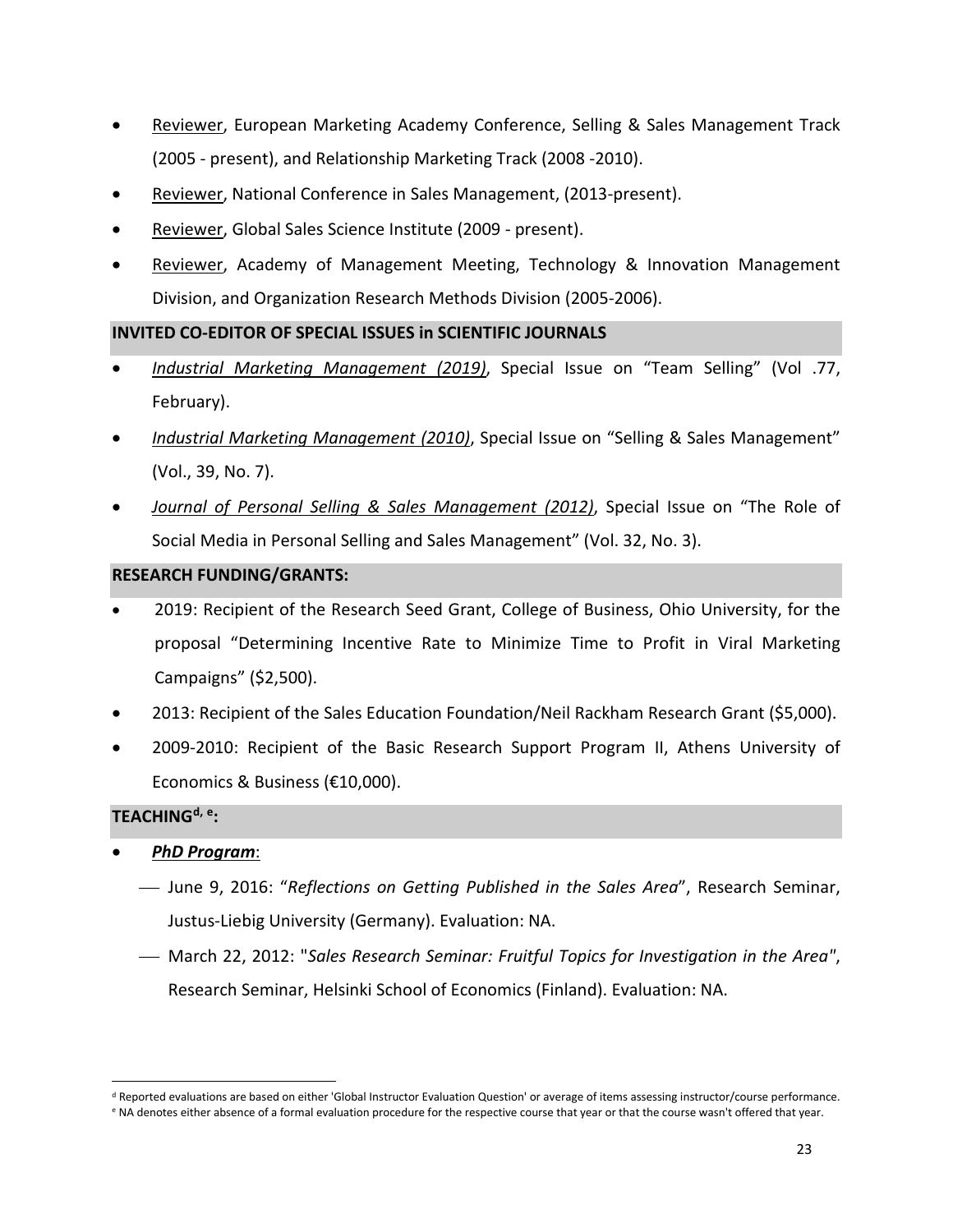- 2011-2013: "*Research Methods I"*, Core Course, Department of Marketing & Communication, Athens University of Economics & Business (Greece). Evaluation: 4.47/5 (2011); 4.75/5 (2012); 4.00/5 (2013).
- 2011-2012: "*Research Methods ΙΙ"*, Core Course, Department of Marketing & Communication, Athens University of Economics & Business (Greece). Evaluation: 4.56/5 (2011); NA (2012).
- June 25, 2011: "*Multilevel/Hierarchical Linear Modeling"*, Research Seminar, Department of Marketing & Communication, Athens University of Economics & Business (Greece). Evaluation: NA.

#### • *Master's Program:*

- 2020-present: "Sales Analytics", Required Course for Sales Certification, Online MBA (Part-time Program), Ohio University (USA). Evaluation: 4.6/5 (Spring 2020); 8.5/9 (Spring 2021).
- 2018-present: *"Strategic Marketing",* Core Course, Online MBA (Part-time Program), Ohio University (USA). Evaluation: 4.2/5 (Spring 2018); 4.5/5 (Fall 2018); 4.5/5 (Fall 2019); 8.7/9 (Fall 2020).
- 2015-2017: *"Marketing Strategy",* Core Course, MBA (Full-time Program), The University of Alabama (USA). Evaluation: 4.83/5 (Fall 2015; section 001); 4.61/5 (Fall 2015; section 002); 4.79/5 (Fall 2016; section 001); 4.77/5 (Fall 2016; section 002).
- 2015-2017: *"Personal Selling",* Required Course for Professional Sales Focused Area of Study, MSc in Marketing (Full-time Program), The University of Alabama (USA). Evaluation: 5.00/5 (Fall 2015- section 001); 4.78/5 (Fall 2016; section 001).
- 2015-present: *"Personal Selling"*, Core Course, MSc in Marketing Management (Full- and Part-time Programs), ALBA Graduate Business School (Greece). Evaluation: 4.83/5 (June 2015); 4.73/5 (June 2016); 4.72/5 (June 2017); 4.79/5 (June 2018); 4.88/5 (June 2019); 4.77/5 (June 2020 online).
- 2018-present: *"Professional Selling"*, Elective Course, MBA (Part-time Program), ALBA Graduate Business School (Greece). Evaluation: 4.62/5 (June 2018); 4.94/5 (June 2019); 4.82/5 (June 2020 online).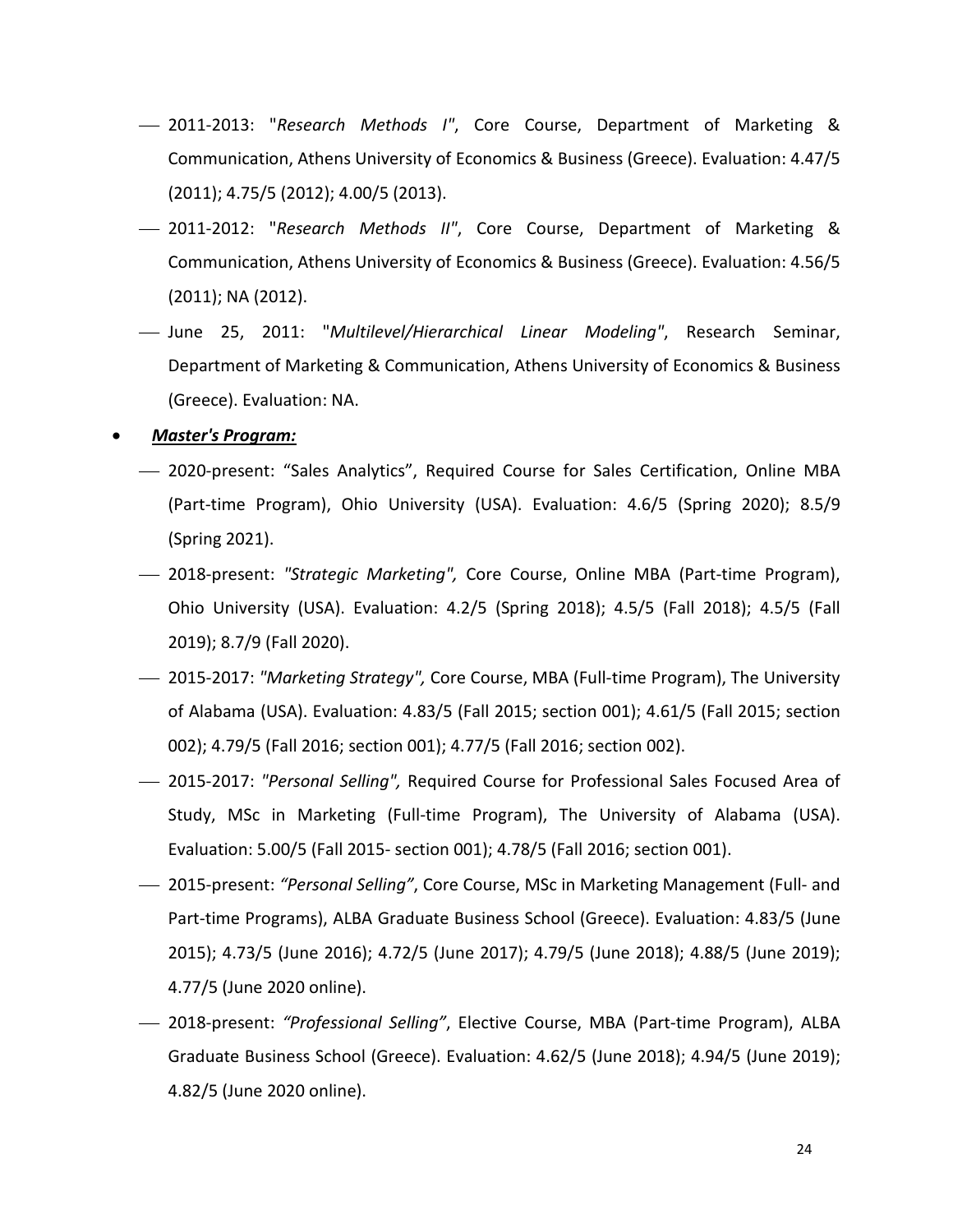- December 2016-December 2018: *"Pricing Strategy",* Core Course, MSc in Marketing Management (Full-time Program), Vlerick Business School (Belgium). Evaluation: NA.
- April 8, 2013: *"Building & Managing Customer Relationships: The Role of the Sales Force",* Guest Lecture, MSc in Marketing (Full-time Program), University of Eastern Finland (Finland). Evaluation: NA.
- April 9, 2013: *"Value Creation and Appropriation in Sales & Solution Selling",* Guest Lecture, MSc in Marketing (Full-time Program), University of Eastern Finland (Finland). Evaluation: NA.
- March 20, 2012: *"Customer-based Metrics for Building & Managing a Customer Portfolio",* Guest Lecture, MSc in Marketing (Full-time Program), University of Eastern Finland (Finland). Evaluation: NA.
- March 21, 2012: *"Growing the company by building an appropriate sales strategy",*  Guest Lecture, MSc in Marketing (Full-time Program), University of Eastern Finland (Finland). Evaluation: NA.
- March 21, 2012: *"Reengineering the sales force to selling value through solution selling",*  Guest Lecture, MSc in Marketing (Full-time Program), University of Eastern Finland (Finland). Evaluation: NA.
- March 21, 2012: *"Leveraging social media in sales organizations",* Guest Lecture, MSc in Marketing (Full-time Program), University of Eastern Finland (Finland). Evaluation: NA.
- 2007-2012: "*Sales Management*", Elective Course, MSc in Marketing & Communication (Full-time & Executive Programs), Athens University of Economics & Business (Greece). Evaluation: 3.4/5 (2007); NA (2008); 4.1/5 (2009); 4.2/5 (2010); 4.9/5 (2011); 4.85/5 (2012).
- 2007-2012: "*Personal Selling & Sales Management*", Core Course in Marketing Concentration, MBA (Full-time Program), Athens University of Economics & Business (Greece). Evaluation: 8.05/10 (2007); 9.11/10 (2008); 8.33/10 (2009); 9.11/10 (2010); 8.35/10 (2011); 4.71/5 (2012).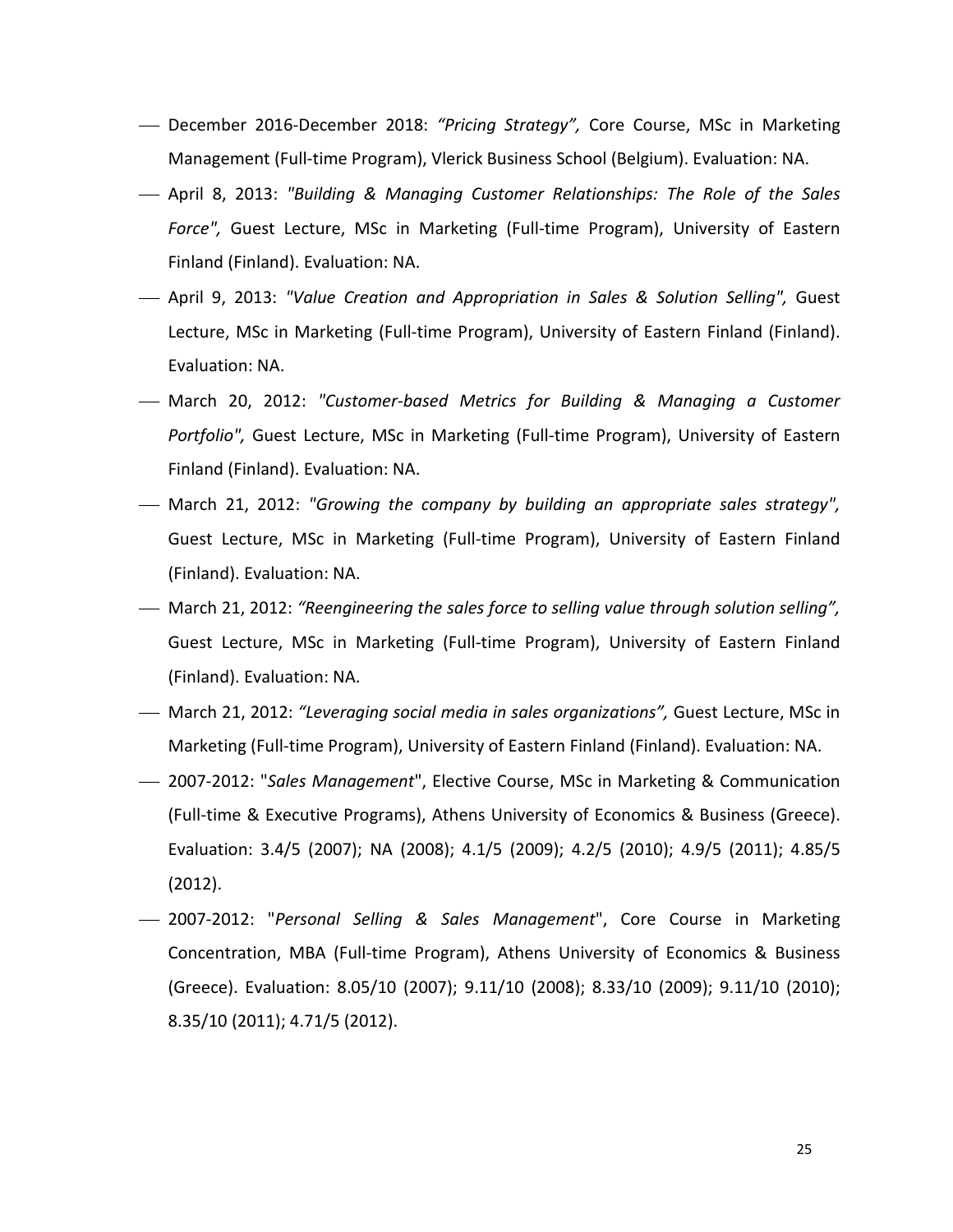- 2009-2011: "*Sales & Marketing Management*", Elective Course, MSc in Human Resource Management (Executive Program), Athens University of Economics & Business (Greece). Evaluation: 4.49/5 (2009); 4.14/5 (2010); 4.09/5 (2011).
- 2008: "*Sales Management*", Elective Course, ΜΒΑ (Executive Program), Athens University of Economics & Business (Greece). Evaluation: 8.00/10.
- 2006-2012: "*Customer Relationship Management*", Elective Course, MSc in Marketing & Communication (Full-time & Executive Programs), Athens University of Economics & Business (Greece). Evaluation: 4.6/5 (2006); 3.9/5 (2007); 4.3/5 (2008); 4.3/5 (2009); 4.14/5 (2010); NA (2011); 4.53/5 (2012).
- 2000-2006: *"Data Analysis with SPSS"*, Tutorial Course within the Core Course of "Marketing Research", MSc in Marketing & Communication (Full-time & Executive Programs), Athens University of Economics & Business (Greece). Evaluation: NA.
- 2000-2002: *"Markstrat Simulation"*, Responsible for Simulation within the Core Course of "Marketing Strategy", MSc in Marketing & Communication (Full-time & Executive Programs), Athens University of Economics & Business (Greece). Evaluation: NA.

#### • *Undergraduate Program:*

- 2017-present: *"Strategic Account Management"*, Required Course for Sales Certificate, Ohio University (USA). Evaluation: 7.6/9 (Fall 2017; section 100); 8.3/9 (Fall 2017; section 102); 7.7/9 (Spring 2018; section 100); 8.2/9 (Spring 2018; section 101); 8.7/9 (Fall 2018; section 100); 8.3/9 (Fall 2018; section 101); 8.6/9 (Spring 2019; section 100); 8.3/9 (Spring 2019; section 101); 8.2/9 (Fall 2019; section 100); 8.6/9 (Spring 2020; section 100); 8.5/9 (Spring 2020; section 101); 8.1/9 (Fall 2020; section 100); 8.7/9 (Spring 2021; section 101); 8.7/9 (Fall 2021; section 100).
- 2018-present: *"Business to Business Marketing"*, Elective Course, Ohio University (USA). Evaluation: 8.2/9 (Spring 2018; section 100); 8.3/9 (Spring 2019; section 100); 8.4/9 (Fall 2019; section 100); 8.6/9 (Spring 2020; section 100); 8.3/9 (Fall 2020; section 100); 8.5/9 (Spring 2021; section 100).
- January-April 2020: *"Independent Study on Sales - MKT 4930"*, Elective Course, Ohio University (USA). Evaluation: NA.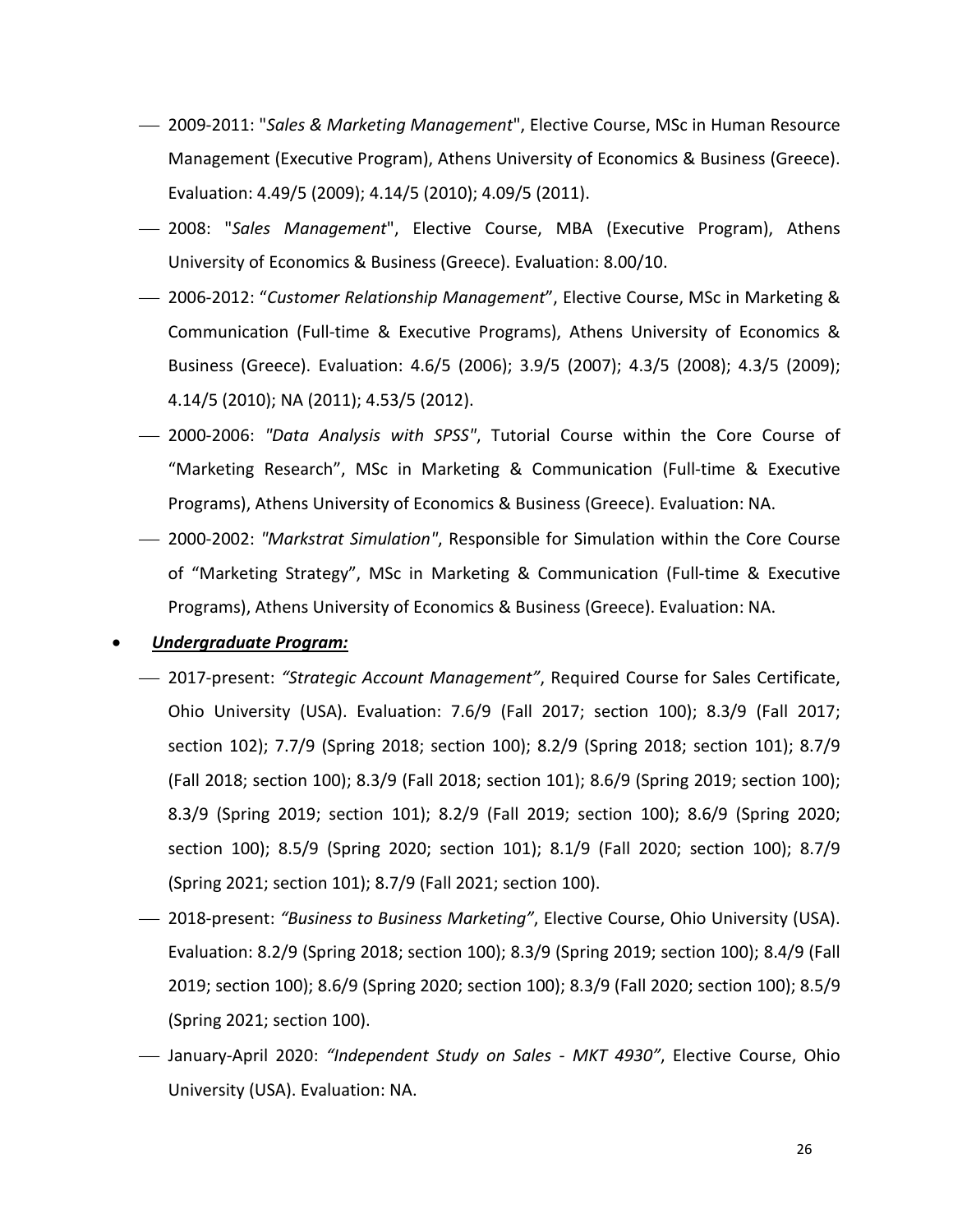- October 2018-June 2019: *"Director of the A2A Global Consulting Program*, *Athens, Greece"*, Required Course for International Business Certificate/International Business Major, Ohio University (USA). Evaluation: 9.0/9.0 (Summer 2019).
- January-April 2019: "*Independent Study MKT 4930",* Elective Course, Ohio University (USA). Evaluation:
- October 2017-May 2018: *"Associate Director of the Global Consulting Program, Thessaloniki, Greece"*, Required Course for International Business Certificate/International Business Major, Ohio University (USA). Evaluation: 6.9/7 (Summer 2018).
- 2013-2015: *"Key Account Management",* Required Course for Sales Certificate*,* The University of Alabama (USA). Evaluation: 4.71/5 (Fall 2013); 4.27/5 (Spring 2014; section 320); 4.20/5 (Spring 2014; section 321); 4.44/5 (Fall 2014; section 320); 4.50/5 (Fall 2014; section 321); 4.50/5 (Spring 2015; section 320); 4.57/5 (Spring 2015; section 321).
- February 25, 2010: *"Personal Selling & Sales Management in Greece in the 21st Century: Implications for US Students"*, Guest Lecture, Northern Illinois University (USA). Evaluation: NA.
- 2009: *"International & Export Marketing"*, Required in International Marketing Specialization, Department of Marketing & Communication, Athens University of Economics & Business. Evaluation: 4.2/5.
- 2004-2013: *"Introduction to Marketing"*, Elective Course for Non-marketing Majors, Department of Marketing & Communication, Athens University of Economics & Business. Evaluation: NA (2004-2007); 8.04/10 (2008); 8.04/10 (2009); 8.63/10 (2010); 8.86/10 (2011); 4.66/5 (2012); 4.71/5 (2013).
- 2004-2013: *"Agricultural & Food Marketing"*, Elective Course, Department of Marketing & Communication, Athens University of Economics & Business. Evaluation: NA (2004- 2008); 4.05/5 (2009); 4.18/5 (2010); 4.49/5 (2011); 4.73/5 (2012); 4.27/5 (2013).
- 2008-2013: *"Customer Relationship Management"*, Elective Course, Erasmus International Program, Department of Marketing & Communication, Athens University of Economics & Business. Evaluation: NA.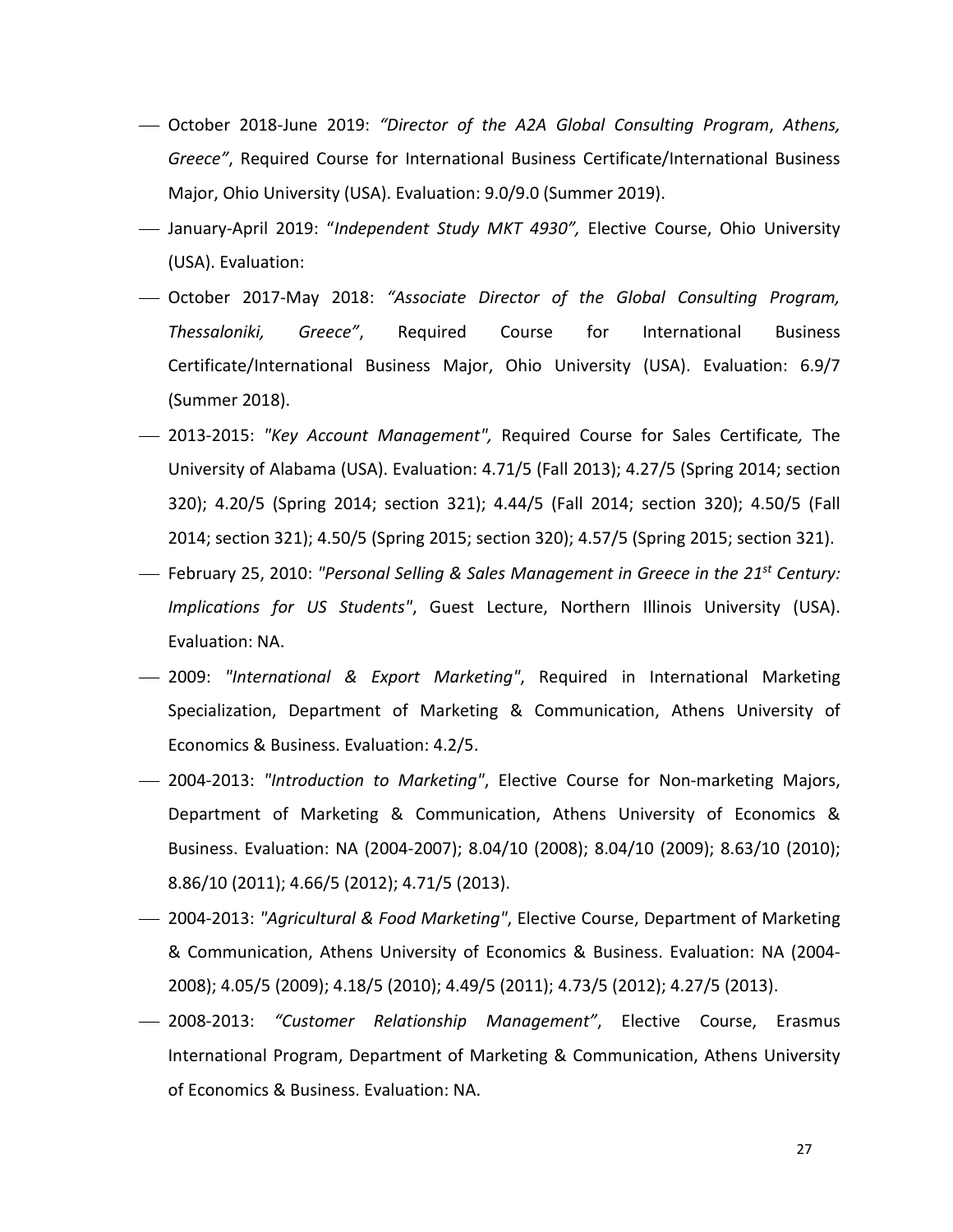- 2009-2013: *"Personal Selling & Sales Management"*, Elective Course, Erasmus International Program, Department of Marketing & Communication, Athens University of Economics & Business. Evaluation: NA.
- 2008: *"Statistics for Business Administration"*, Core Course, Department of Business Administration, Athens University of Economics & Business. Evaluation: NA.
- 2000-2008: *"Quantitative Methods I"*, Tutorial Course within the Core Course "Quantitative Methods I", Department of Marketing & Communication, Athens University of Economics & Business. Evaluation: NA.
- 2000-2008: *"Quantitative Methods II"*, Tutorial Course within the Core Course "Quantitative Methods II", Department of Marketing & Communication, Athens University of Economics & Business. Evaluation: NA.
- 2006: *"Markstrat Simulation",* Responsible for Simulation within the Core Course of "Marketing Strategy", Department of Marketing & Communication, Athens University of Economics & Business. Evaluation: NA.
- 2002-2002: *"Marketing Game Simulation",* Responsible for Simulation within the Core Course of "Introduction to Marketing", Department of Marketing & Communication, Athens University of Economics & Business. Evaluation: NA.
- *Executive Education at University Sales Programs:*
	- October 23, 2018: "*I, Robot: What does the Future of Sales Look Like in an AI-powered Economy?*", Keynote Speech at the Schey Sales Centre's Annual Symposium, Ohio University (USA). Evaluation: NA.
	- December 13, 2017: "*Navigating Difficult Waters: Managing (and Surviving!) Sales Superstars*", Vlerick Business School Sales Club (Belgium). Evaluation: NA.
	- November 3, 2016: "*Mentoring: An Odyssey in Developing your People*", Keynote Speech at the Schey Sales Centre's Annual Symposium, Ohio University (USA). Evaluation: NA.
	- August 2013: *"Sales Leadership I",* The University of Alabama Sales Program (USA). Evaluation: NA.
	- September 2013: *"Sales Leadership II",* The University of Alabama Sales Program (USA). Evaluation: NA.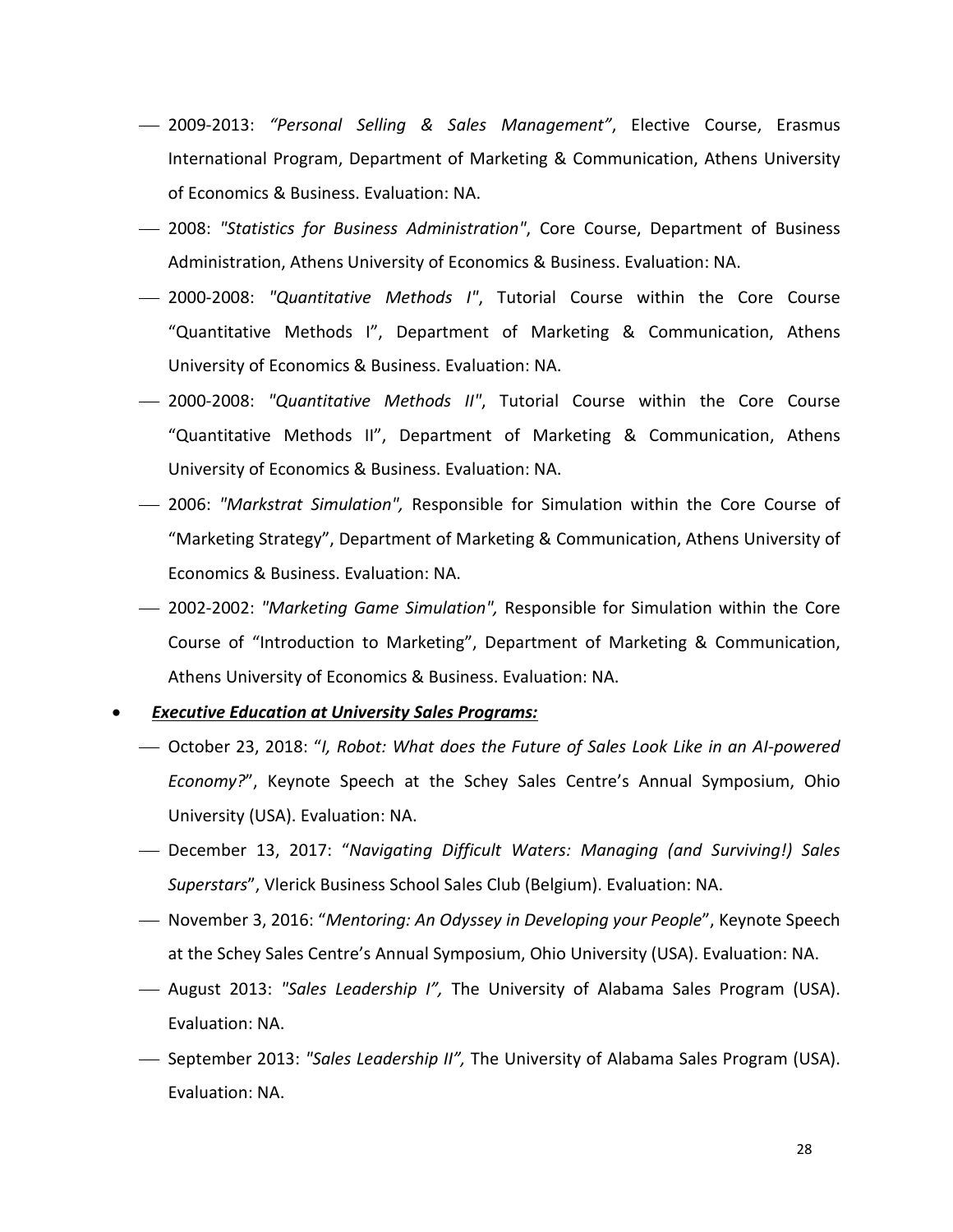- October 2013: *"Sales Leadership III",* The University of Alabama Sales Program (USA). Evaluation: NA.
- April 9, 2013: *"Key Performance Indicators & Metrics for Key Account Management"*, Keynote Speech, University of Eastern Finland Sales Program (Finland). Evaluation: NA.
- 2010-2012: *"Relationship Marketing"*, Athens University of Economics & Business, The S.A.L.E.S. Program (Greece). Evaluation: 4.37/5 (2010); 4.69/5 (2011); 5.00/5 (2012)
- 2010-2012: *"Sales Techniques"*, Athens University of Economics & Business, The S.A.L.E.S. Program. (Greece) Evaluation: 4.28/5 (2010); 4.81/5 (2011); 4.90/5 (2012).
- 2010-2012: *"Customer Portfolio Management"*, Athens University of Economics & Business, The S.A.L.E.S. Program (Greece). Evaluation: 4.19/5 (2010); 4.16/5 (2011); 4.89/5 (2012).

#### **STUDENT MENTORSHIP/ADVISING** *(see attached list of students)***:**

- *Doctoral Programs:*
	- October 2014-January 2020: *Chair of 1 Doctoral Dissertation Committee*, Doctoral Program, Department of Marketing, The University of Alabama.
	- January 2014 August 2017: *1st Year Summer Paper Chair*, Doctoral Program, Department of Marketing, The University of Alabama.
	- August 2013-May 2016: *Member of 6 Doctoral Dissertation Committees*, Doctoral Program, Department of Marketing, The University of Alabama.
	- 2012-present: *Member of 1 Doctoral Dissertation Committee*, Doctoral Program, Department of Marketing, Athens University of Economics & Business.
	- December 2013: *Member of 1 Doctoral Examination Committee*, Doctoral Program, School of Marketing, University of South Australia.
	- June 2009: *Member of 1 Doctoral Examination Committee*, Doctoral Program, Department of Management Science & Technology, Athens University of Economics & Business.
- *Master's Programs:*
	- September 2017-2020: *Worked with 4 Graduate Assistants*, Ohio University.
	- August 2013-May 2016: *Worked with 5 Research Assistants*, The University of Alabama.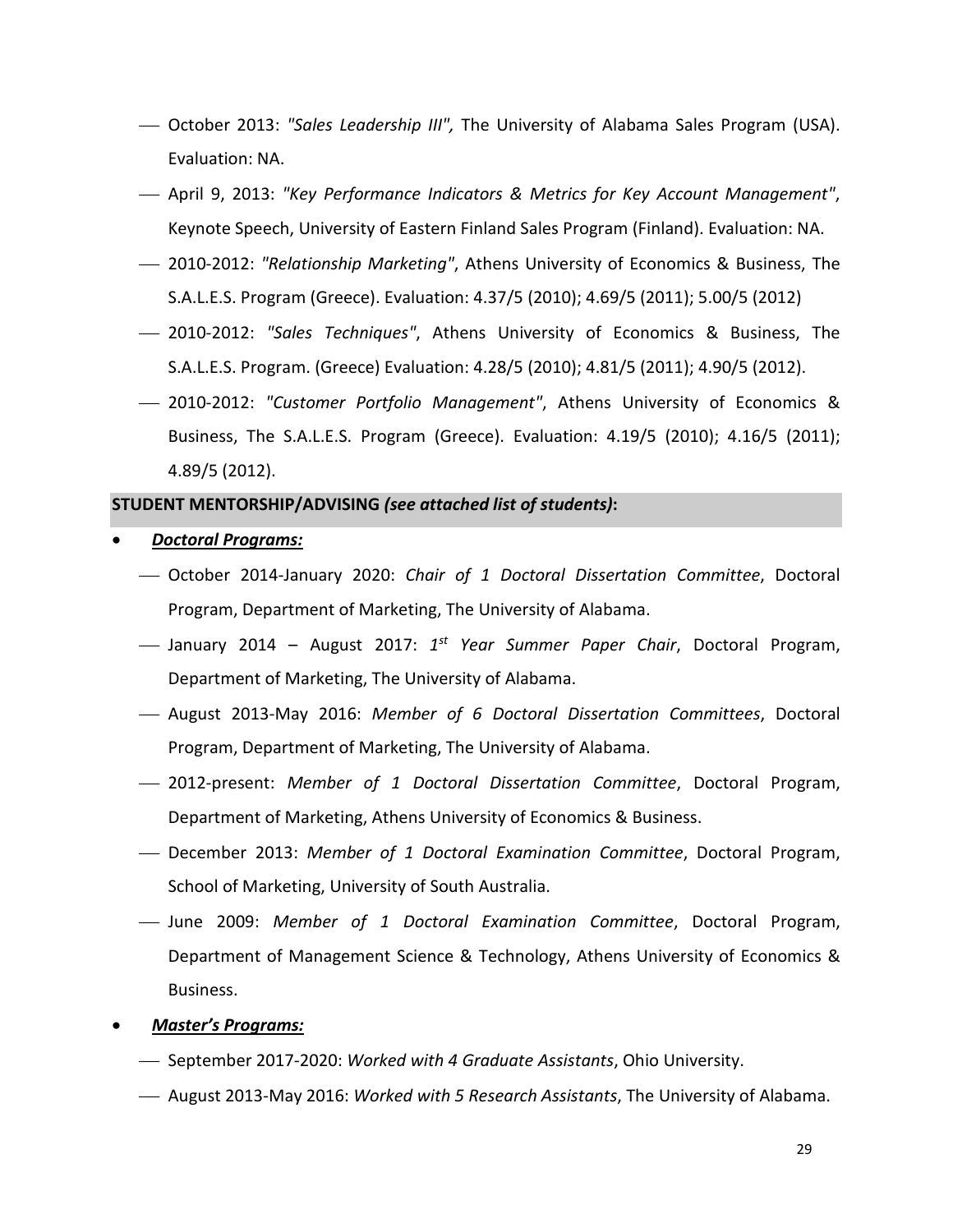- 2007-2013: *Advisor/Chair of 35 Master's Theses (Executive & Full-time Programs)*, Athens University of Economics & Business.
- 2008-2013: *Member of 19 Master's Theses Examination Committees (Executive & Fulltime Programs)*, Athens University of Economics & Business.

#### • *Undergraduate Programs:*

- − August 2013- June 2014: *Supervision of 1 Emerging Scholars Program student*, The University of Alabama.
- − August 2013- June 2014: *Supervision of 1 Faculty Scholar Program student*, The University of Alabama.

#### **CONSULTING & EXECUTIVE EDUCATION EXPERIENCE:**

During the past 21 years, I have been involved in a large number of consulting/research projects as well as executive education programs in the areas of personal selling, sales management, marketing strategy, and market research, working extensively with companies in the U.S., E.U., Asia, and Latin America, including companies from the *Fortune 500* and *Forbes World's Biggest Companies* Lists. Some of the companies I have worked with include:

*The University of Alabama, Executive Education (U.S.A.):* Frito Lay, Pfizer, Xerox, Verizon, HP, AT&T, Thompson Tractor/Caterpillar, AmeriTek, Allstate, TekLinks, Regions, LTS Education Systems, Intelladon, Stryker, Nowlin & Associates, Cigna – HealthSpring, Farmers Insurance, Southland International, Fastenal, Afflink.

Athens University of Economics & Business, Executive Education (Greece): Fujitsu; Kodak; Novartis; Vodafone; Johnson & Johnson; Hellenic Coca-Cola; AB Vassilopoulos-Delhaize Group, Alumil SA, Halkor, Ideal Standard International, Karelia Tobacco Company Inc., etc.

*Consulting/Exec Ed/Research Projects (U.S.A., E.U., Latin America, Asia):* Unilever (The Netherlands); Adidas (all Latin American countries); LG (across 20 European Countries); MSC Industrial Supply (USA); Advantage Realty (USA); Wilo (Germany; Greece; China); Mars Inc. (Belgium); Sarens (Belgium); Showpad (Begium); Hudson (Belgium); Siemens (Greece); Alumil SA (Greece); Syngenta Hellas (Greece); Genesis Pharma SA (Greece); Boehringer Ingelheim Hellas SA (Greece); OPAP SA (Greece); Hellenic Petroleum SA (Greece); Bristol-Myers Squibb Hellas SA (Greece); Abbott Hellas SA (Greece); Apivita SA (Greece); Compo GmbH & Co. KG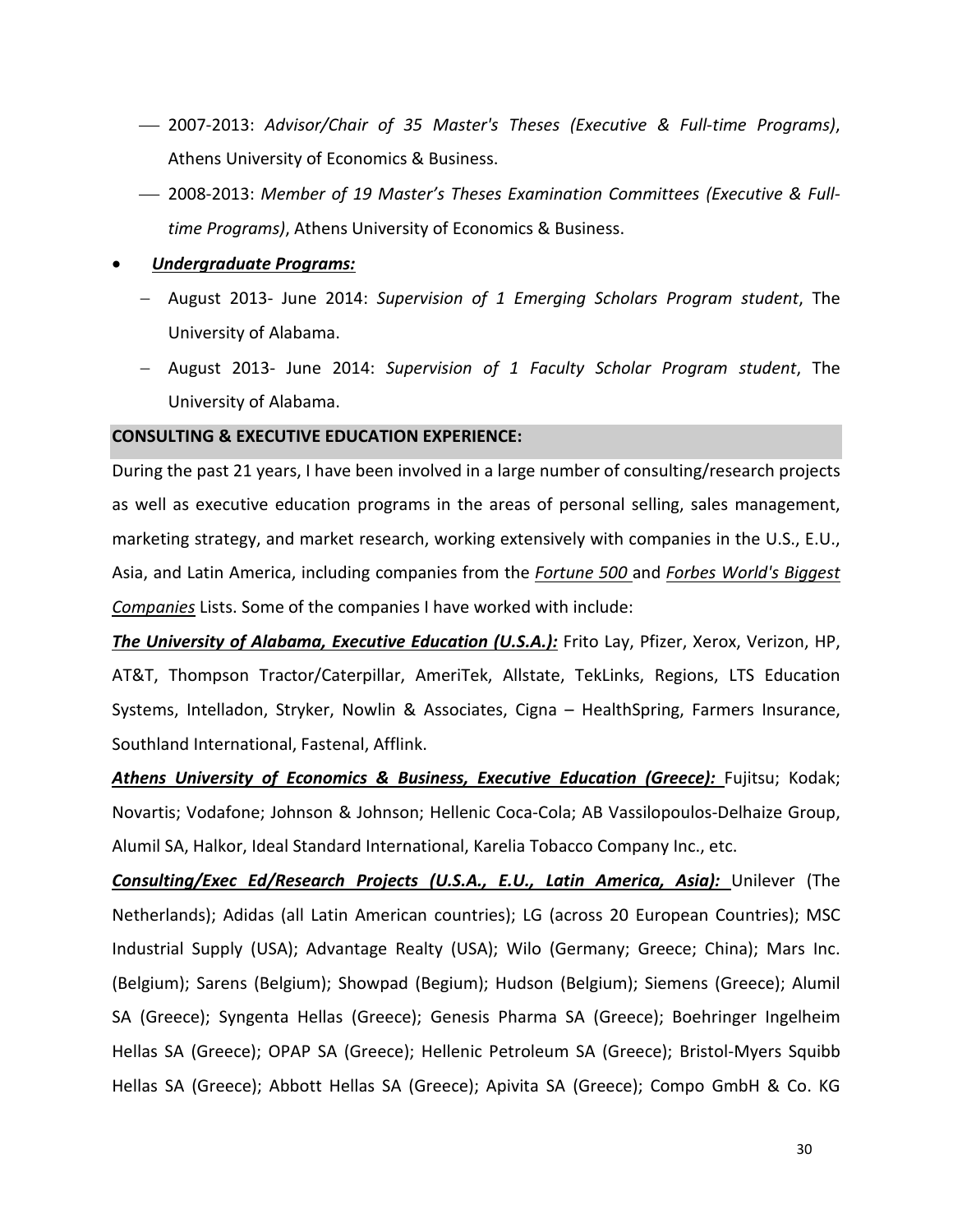(Greece); Eli Lilly Hellas SA (Greece); Cegedim Hellas SA (Greece); Ipsen Hellas SA (Greece); Yamaha Hellas SA (Greece); BIC Violex SA (Greece); Vianex SA (Greece); Hellenic Management Association (Greece); Leon Engineering SA (Greece); George Petrou LTD (Cyprus); Interamerican SA (Greece); Roche Hellas SA (Greece); Metaxas Diagnostics SA (Greece); 01 Pliroforiki SA (Greece); Web Communications LTD (Greece); MDM Business Consultants SA (Greece); Viokef SA (Greece); Atlantic SA (Greece); Karamolegkos SA (Greece); Elpen SA (Greece); Public Power Corporation SA (Greece); Hellenic Organization of Telecommunications SA (Greece); Hellenic Railways Organization SA (Greece); Athens Chamber of Commerce & Industry (Greece); General Secretariat for Research and Technology - Ministry of Education (Greece); Greek Research & Technology Network SA (Greece); Hellenic Ministry of Culture & Tourism (Greece); Ministry of Rural Development & Food (Greece); Ministry of Employment & Social Security (Greece); Ministry of Interior (Region of Central Greece) (Greece); Hellenic Organization for Standardization SA-Ministry of Development (Greece).

*European Commission-funded programs (E.U.):* Education & Training Initiative, Leonardo da Vinci Program: development of the European Business to Business Sales Institute, an initiative that markets sales training services to European small/medium companies through an elearning platform.

# **ADMINISTRATIVE POSITIONS:**

- August 2017 August 2021: Director of Executive Education & International Sales, Schey Sales Centre, Ohio University.
- November 2011 August 2013: Director, Sales & Customer Management Research Unit, Athens Laboratory of Research in Marketing (A.LA.R.M.), Athens University of Economics & Business.

# **ELECTION/APPOINTMENT TO LEADERSHIP ROLES IN SCHOLARLY ASSOCIATIONS:**

- AMA Sales SIG:
	- Vice-chair, Recognition and Awards, May 2018-December 2019.
	- Vice-chair, Finance and Development, May 2016-May 2018 (fund-raised \$6,000 for the Sales SIG on an annual basis for the years to come).
- Global Sales Science Institute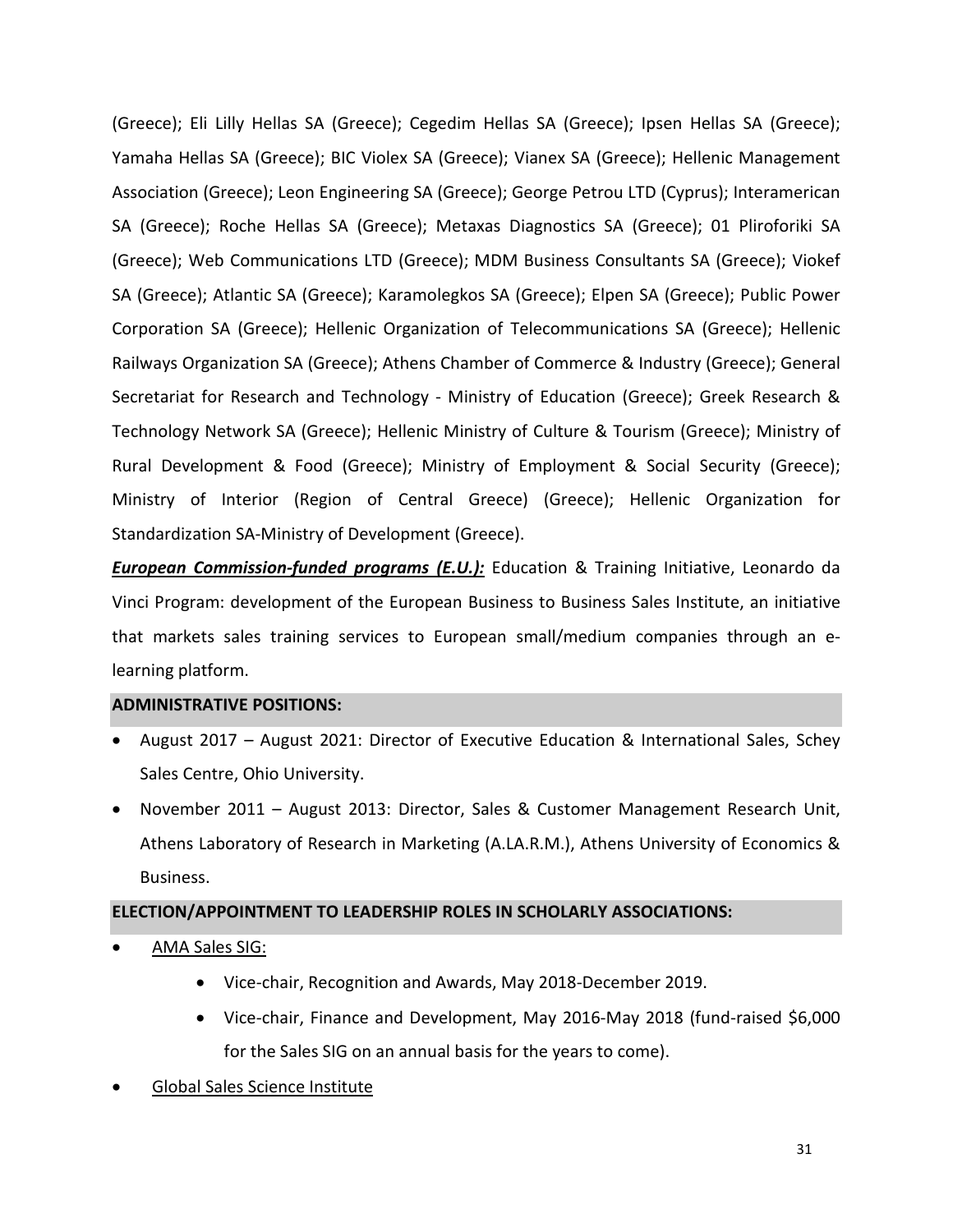- Chair, 2014-2016.
- Vice Chair of Strategic Planning, 2012-2014.
- Vice Chair of Business Engagement, 2011-2013.
- Steering Committee member (founding member), 2007-2011.

#### **UNIVERSITY SERVICE:**

#### **Ohio University:**

- College of Business
	- o Design, development, and promotion of the OMBA "Strategic Selling & Sales Leadership" Certificate/Concentration program and curriculum, November 2017- September 2018.
	- o Design and development of the OMBA 6500 Sales Analytics course, August 2018 present.
	- o Journal List Revision Subcommittee Member, ICCIT Committee, August 2017-present.
	- o Journal Reviews Subcommittee Member, ICCIT Committee, August 2017-present.
	- o Promotion of Research Culture and Development of Research Website Subcommittee Member, ICCIT Committee, February 2018-present.
	- o Refinement of Seed Grants Process and Review of Seed Grants Subcommittee Member, ICCIT Committee, January 2018-present.
	- o Continuous involvement in events for Attracting, Recruiting, and Retaining Students, March 2018-present.
	- $\circ$  Active involvement in the Freshman Learning Community Innovation Expo, December 12, 2018.
	- o Active involvement in the Ohio University Consulting Project, April 2019.
	- $\circ$  Active involvement in revising content for the OMBA 6350 Strategic Marketing Course (February 2019-August 2019).
	- o Active involvement in the AACSB process, January 2019.
- **Department of Marketing** 
	- o Chair of the Awards Committee, September 2018-present.
	- o Faculty Hiring Committee Member, March 2018-August 2018.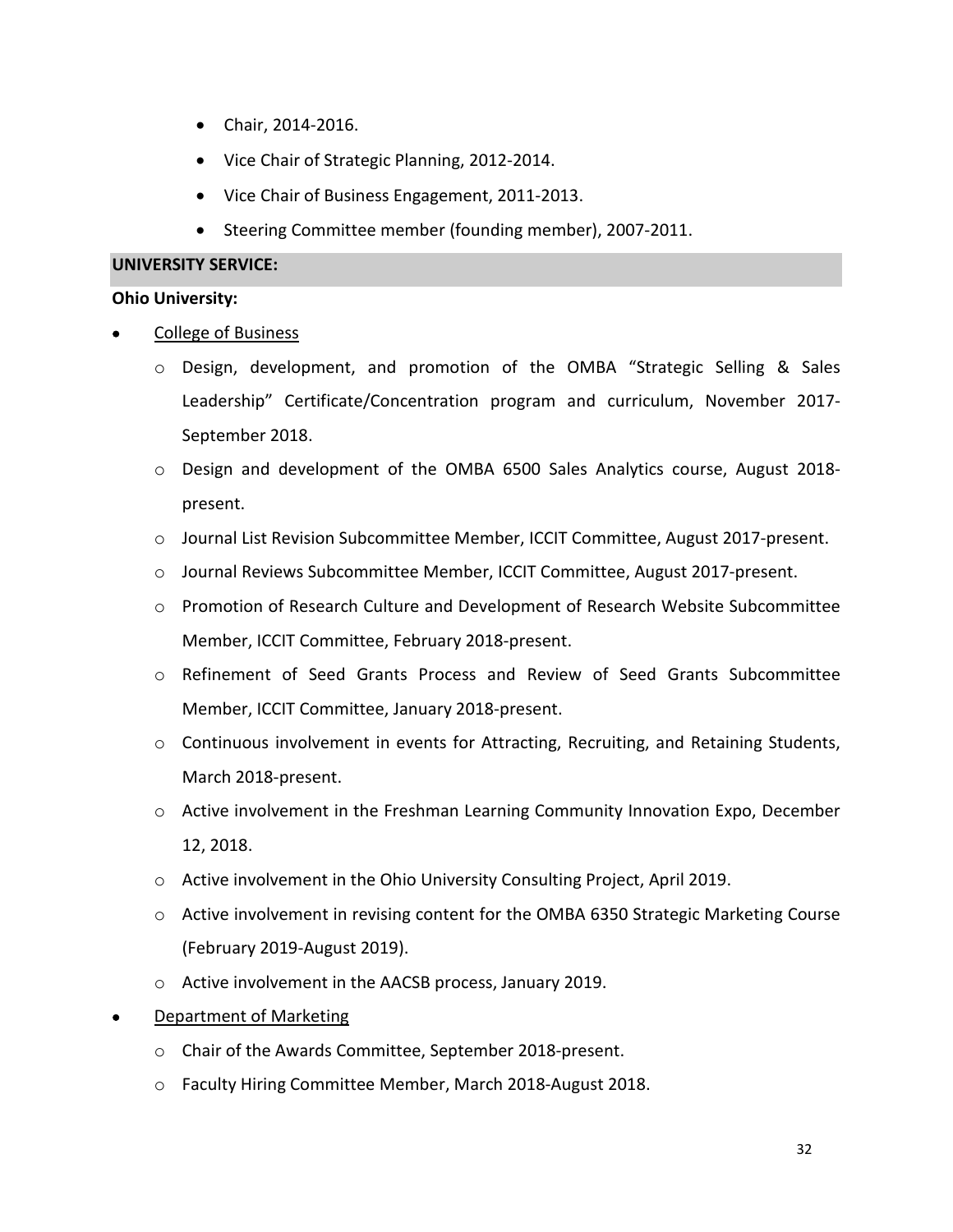- o Annual Faculty Performance Review Committee Member, August-December 2018.
- o Active involvement in the Learning Outcomes Course Review Process, December 2018-February 2019.
- $\circ$  Active involvement in the Evaluation and Rating of students for the (a) David & Ruth Richmond Award; (b) Excellence in Leadership and Scholarship Award for Marketing; and (c) Marketing Department Citizenship Award, February 2018-present.
- o Active involvement in the 2018-19 National Website Judging Competition, American Marketing Association, Collegiate Chapters Council, January 2019.
- o Active involvement in the Marketing Advisory Board Meeting, April 2018-present.

# • Schey Sales Centre

- o Director of Executive Education, August 2017-August 2021.
- $\circ$  Conception, design, development, leadership, and management of the Sales Best Practice Awards, August 2017-present.
- o Conception, design, development, leadership, and management of the Athens-to-Athens (A2A) Sales-specific Global Consulting Program (GCP), August 2017-present.
- $\circ$  Continuous involvement in Partner Engagement (speeches, podcasts, meetings, social events, networking, etc.), August 2017-present.
- o Continuous involvement in Student Recruitment (career fair, sales panels, etc.), August 2017-present.

# **The University of Alabama:**

- Journal List Revision Committee Member, Department of Marketing, September 2016- August 2017.
- PhD Student Selection Committee Member, Department of Marketing, January 2016- August 2017.
- Faculty Hiring Committee Member, Department of Marketing, August 2015-October 2016.
- Mentor for Junior Faculty, Department of Marketing, November 2016- August 2017.

# **Athens University of Economics & Business:**

• Admission Exams Committee Member, Department of Marketing & Communication, 2011- 2012.